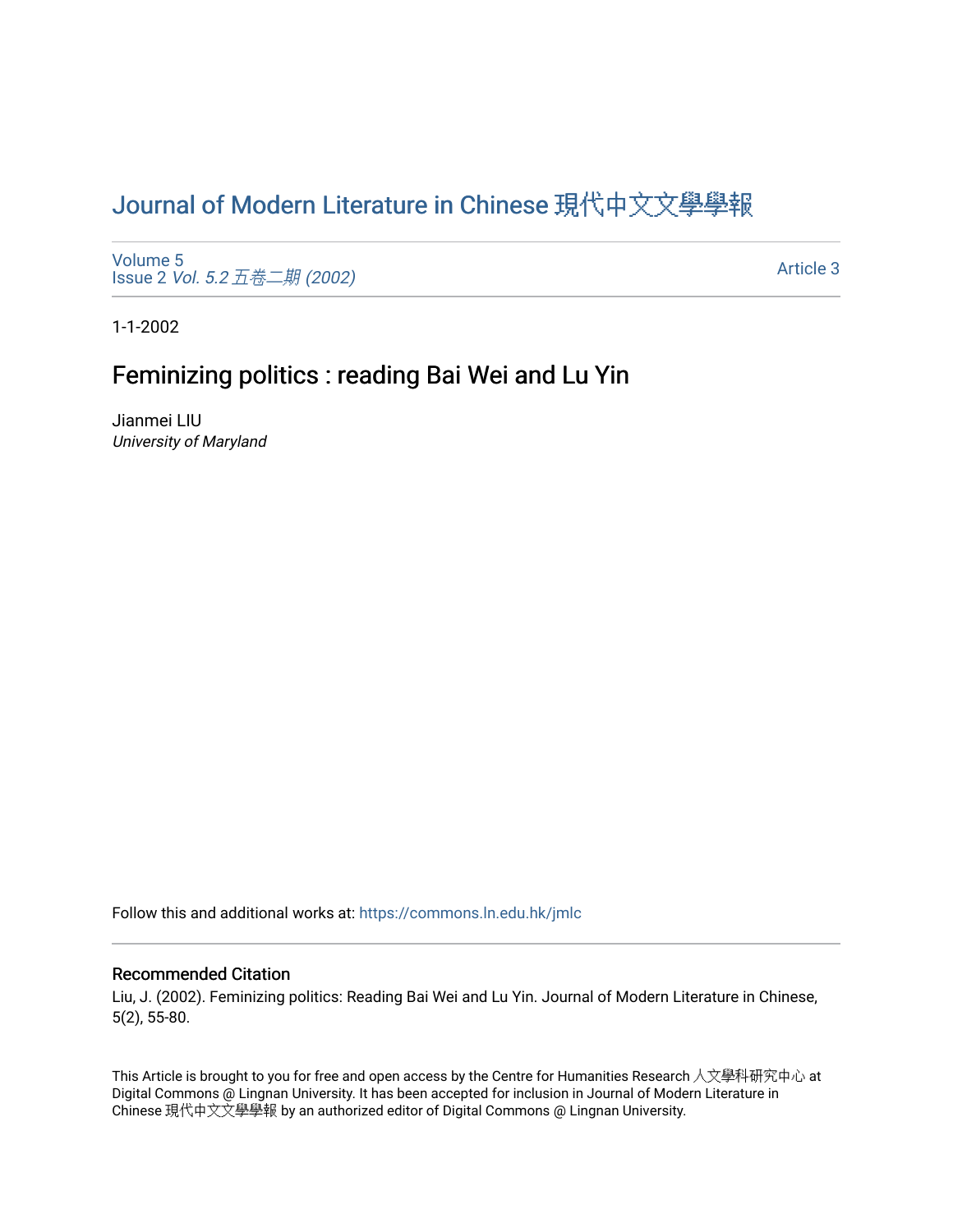## **Feminizing Politics: Reading Bai Wei and Lu Yin\***

### Liu Jianmei

The emergence of images of "New Women" shows the intimate relationship between politics and gender in Chinese society around 1930. The way in which male writers such as Jiang Guangci and Mao Dun deal with sex roles is closely related to the manner in which they articulate the field of power. In order to present a uniformity, albeit false, to serve the utopian aim of the revolution, they link gender identification to class identification. Thus, the subordinated position of women in the sex/gender system is reconsolidated through a pre-established notion that requires women to have politically coherent identities based on alliance with other subordinated groups, a position that romantically subsumes all differences. However, can the signifier "woman" ever reach final, full unity if the notion itself symbolizes castration or lack/loss and bears illusory promises? Can this identity be stable and coherent if the subject position of women never existed in the symbolic order of sexual difference to begin with?

Some images\* of New Women produced by leftist male writers, such as Wang Manying in Jiang Guangci's The Moon *Forces through the Clouds (Chongchu yuntuan de yueliang)* and Sun Wuyang and'Zhang Qiuliu in Mao Dun's *Eclipse* (Shi), incarnate the combination of seductive femininity and revolutionary ideas. These famous fictional New Women possess carnal desires, alluring breasts and beautiful figures; 蔣光慈茅盾

王曼英 衝出雲圍的月亮 孫舞陽 章秋柳 蝕

<sup>\*</sup> I would like to thank David Der-Wei Wang for his reading of an early version of this article and for his intellectual support. My gratitude to Leo Ou-fan Lee and Wang Ban for their insightful comments and criticism. I also want to thank Amy Dooling, who generously shared her study of Bai Wei with me. I am very grateful to Leo T.H. Chan, who painstakingly went over the entire manuscript and made this a far more readable article.

*Journal of Modem Literature in Chinese* 5.2 (January 2002): 55-80 © 2002 Lingnan University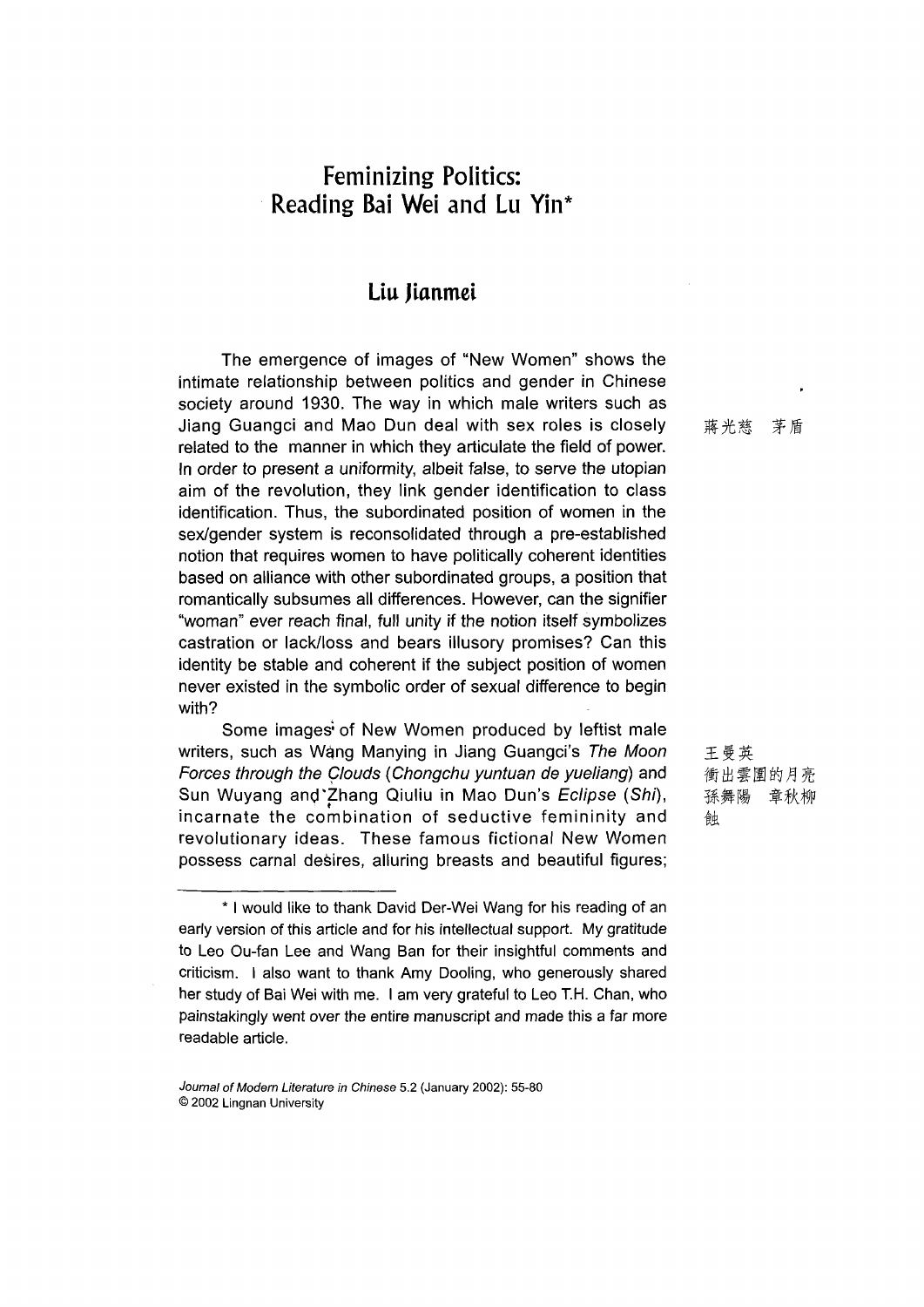56 Liu Jianmei

they also wear fashionable modern clothes. They embody new ideas, urbanization and a revolutionary ideology. In this sense, the powerful and sexual bodies of these *femmes fatales* carry positive and progressive connotations. They also convey male anxiety during the transition from the May Fourth movement to the era of revolutionary literature.<sup>1</sup> That is to say, these New Women's bodies cannot be uninvolved in a power dynamic. They are closely associated with male writers' various responses to and representations of social and political change, even if sometimes these appear conflicting and confusing.<sup>2</sup> The narrative language used by male writers to describe these women's bodies combines the features of voyeurism and an atmosphere of celebration. The celebration of the emancipation of women's bodies is not unrestrained but occurs through the gaze of male leftist writers, when revolutionary discourse is engaged in negotiations with Chinese patriarchy.

The cultural association of mind with masculinity and body with femininity actually reinforces the hierarchical system. The bodies of the women in question are subordinated to their revolutionary minds. While these New Women confidently use their bodies to achieve romantic revolutionary purposes, their sex constitutes what Luce Irigaray calls the *unrepresentable* (Irigaray 1997: 23-33). In other words, within a language of univocal masculine signification, the female cannot speak; she is linguistically absent. Therefore women, as empty signs in male leftist writers' treatment of the theme of "revolution plus love," can only express masculine illusions and operate within heterosexual and phallic cultural conventions. But can male writers engender women without succumbing to phallocentric

<sup>1</sup> For a detailed analysis of the projection of male anxiety onto images of New Women, see Chan (1988) and Lin (1998).

<sup>2</sup> Some Chinese male writers' designation of New Women's bodies coincided with their disillusionment with May Fourth ideology after the failure of the First National Revolution in 1927, but many did not have a clear idea how to represent the new ideology. Therefore, some images of New Women reveal male writers' ambivalent attitudes toward both the political situation and the women at that time. For instance, Mao Dun's representations of New Women are more ambivalent than Jiang Guangci's.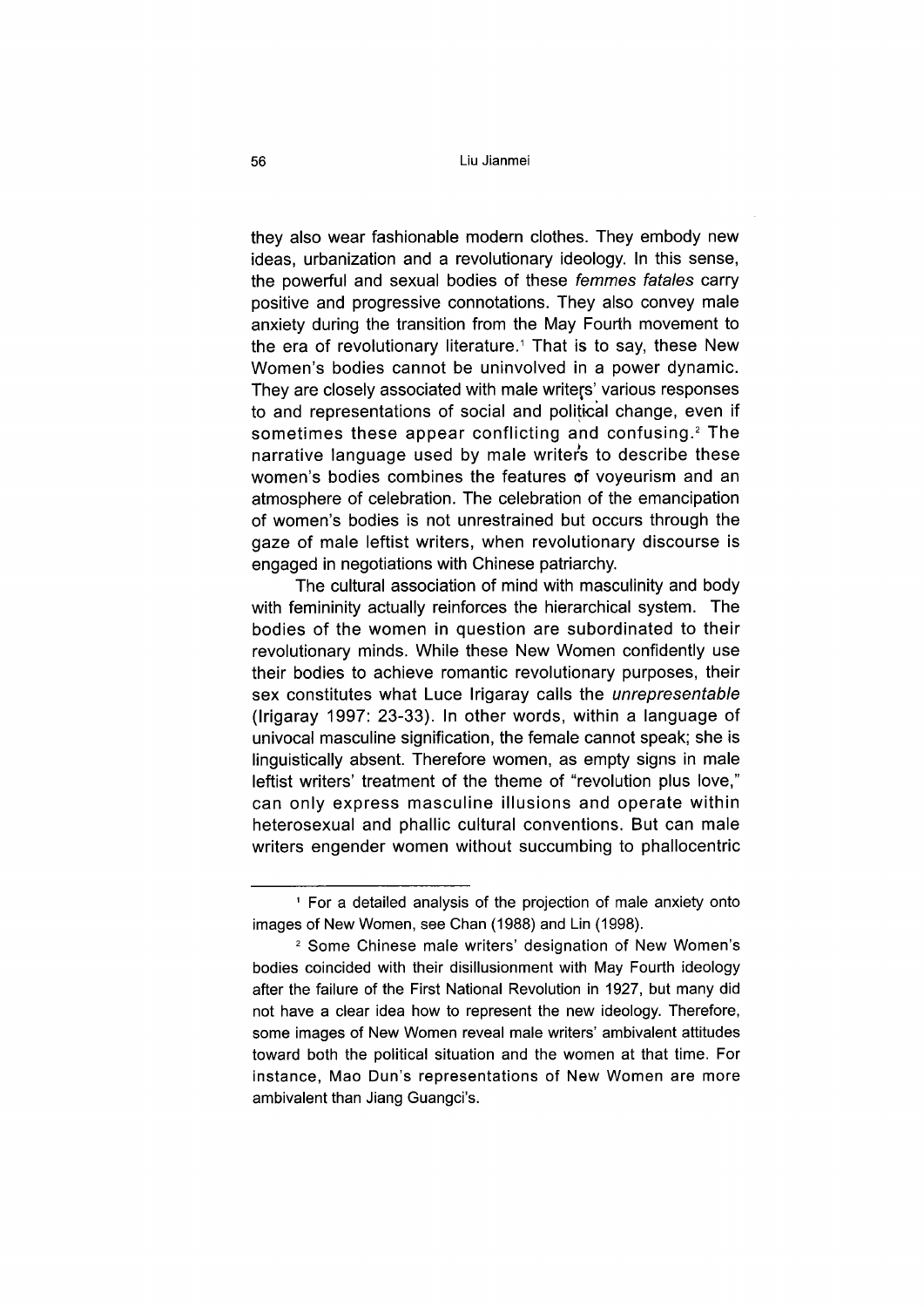politics? If we assume that male writers sever female bodies from their inherent meaning, how do female writers deal with gender and power? Can they speak for the female sex in a more authentic way? Is there a more authentic way to talk about gender?

Among those who pursued the fashion of writing about "revolution plus love," some females, such as Bai Wei and Lu Yin, contributed their interpretations of gender within the matrix of power. Full of anxiety, Bai Wei's *A Bomb and a Bird on an Expedition (Zhadan yu zhengniao)* presents her perplexed attitude toward the complicated relationship between female bodies and politics. In Lu Yin's biographical narrative *Ivory Rings (Xiangya jiezhi),* the famous love story of Shi Pingmei and Gao Junyu, the rhetoric of sentimentalism shapes and limits the ideology of revolution. Although these two female writers inevitably repeat the "revolution plus love" formula, their works force us to rethink the gender/power relationship and consider the differences and similarities between their own treatment of the topic and that of male writers. However, we might trap ourselves within the framework of male/female sexual difference if we believe that the female writers construct gender more authentically or more originally than do the male writers. Is it possible for these female writers to redefine their sexuality if, according to Irigaray, the feminine can never be understood as a "subject" or "other" since it is already excluded by conventional masculine language (Irigaray 1997: 23-33)? Obviously, this question is difficult to answer, since we have to ask: Who bestowed upon Irigqray the privilege of seeing through gender politics? So the puzzle remains: Does Bai Wei's melancholy claim that "there is no truth for the feminine" mean that there is an original truth, though she just cannot find it within the dominant masculine language? Or is there simply no truth at all for the feminine, in both female or male writings?

In my reading of the representations of gender and power by Bai Wai and Lu Yin under the rubric of "revolution plus love," I will discuss how revolutionary discourse formulates the subject, the narrator, and the identity of women. I will analyze how these two female writers, rearticulating the normative category of the so-called New Women, redefine it within the gaps and fissures of such discourse. I consider these two women's writings as a

|  |      | 白薇 盧隱 |         |  |
|--|------|-------|---------|--|
|  |      | 炸彈與征鳥 |         |  |
|  |      |       |         |  |
|  | 象牙戒指 |       | 石評梅 高君宇 |  |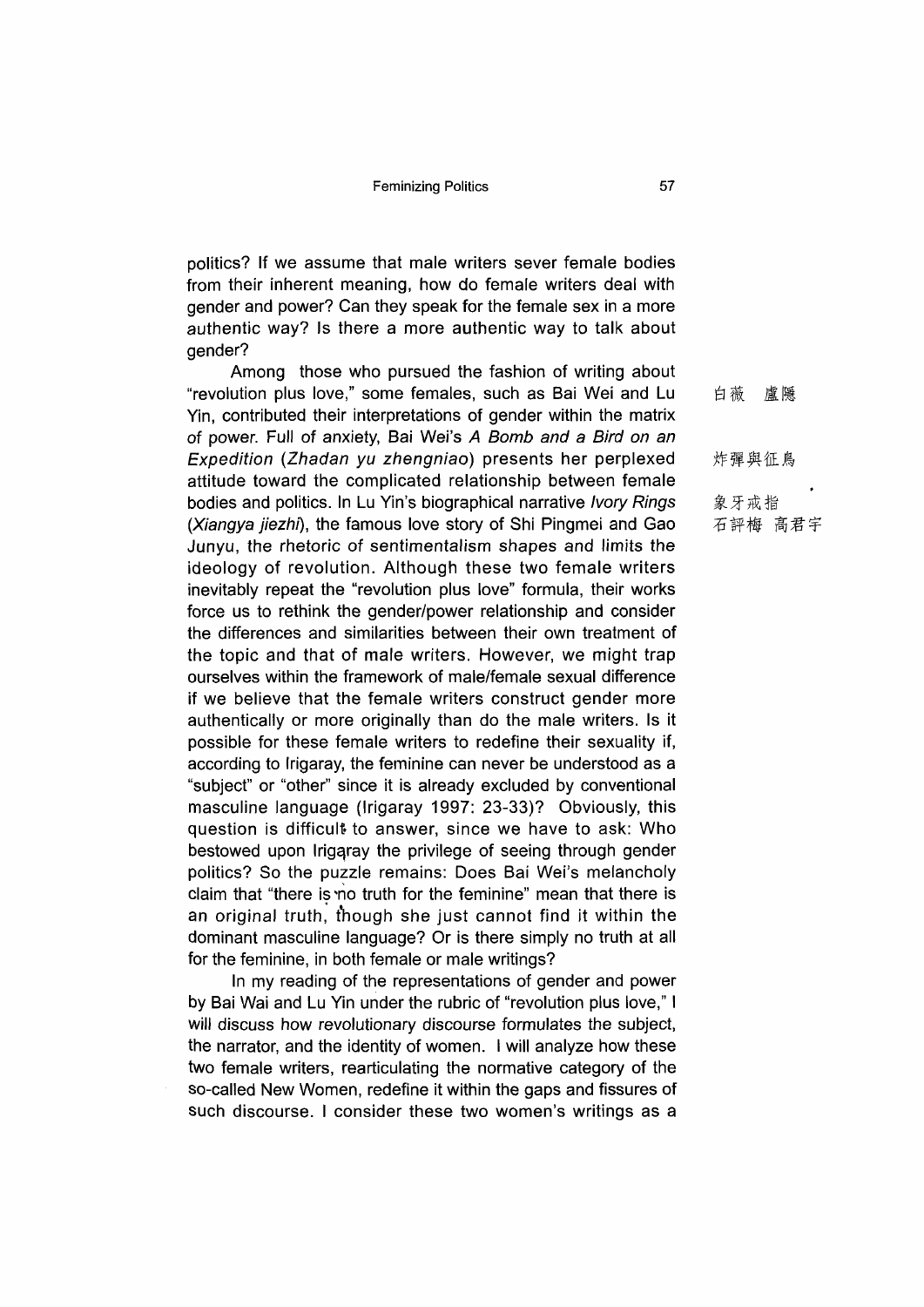critical resource in the struggle to reiterate and replace the very term "symbolic order." The way these two female writers deploy gender to represent and interpret revolutionary discourse opens to question the myth of the Third-World woman with a stable and coherent identity. Such an inquiry sees revolutionary discourse and the feminist point of view as conditions of articulation for each other. Thus we can create a dynamic map of how power forms women's identities, and of how revolutionary discourse is shaped by feminist expressions of love.

### **Bai Wei: The Hysterical Mode of Writing**

Neither Chinese nor Western scholars have paid much attention to Bai Wei, even though her plays and fiction are closely connected to the beliefs in progress and revolution in her time.3 A female leftist who joined the Wuhan revolutionary regime in 1927 and the League of Leftist Writers in 1930, she was not recognized in the literary field until Lu Xun published her play *Struggling Out of the Ghost Tower (Dachu Youlingta)* in his journal *Torrents (Benliu)* in 1928 (Bai Shurong 1983: 81). The sharp female voice is a primary characteristic of Bai Wei's writing, which never allows social critiques to overshadow women's concerns. Unlike female revolutionaries in the works of Mao Dun and Jiang Guangci, who are merely used to depict Chinese revolution and modernity, Bai Wei is a purveyor of new ideas of womanhood in the revolutionary context. What is intriguing is that her role as a real spokesperson for female revolutionaries was perpetually disrupted and "disqualified" by one fact: her body itself was infected with venereal disease.

Bai Wei's personal romance, as well as her disillusionment with both love and revolution, were documented in her confessional autobiographical novel, *Tragic Life (Beiju shengya),* which, for Amy Dooling, "can be read as a conscious reclamation of the private as a simultaneously social and political subject" (Dooling 1998). In this 900 page novel, Bai Wei told the complete story of her ten-year romance with the poet Yang Sao: their first encounter, her contraction of

打出幽靈塔 奔流

悲劇生涯

楊騷

<sup>&</sup>lt;sup>3</sup> The scholarship on Bai Wei during the last decade can be found in Meng and Dai (1998), Dooling (1998), Jianmei Liu (1998) and Wang (2001).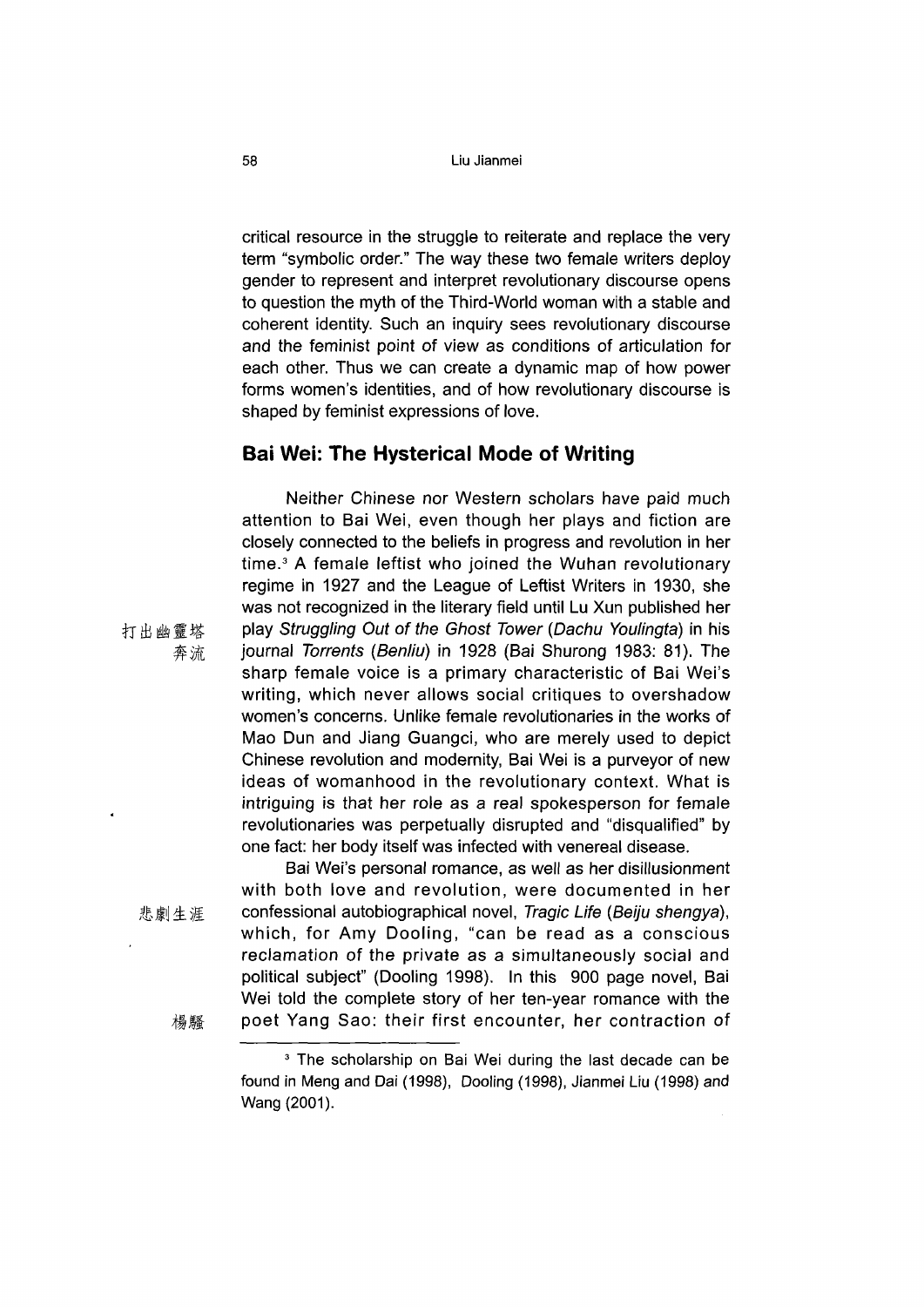gonorrhea from him, their quarrels and separation, her painful battle with venereal disease as well as poverty, and her hesitation to have her ovaries removed at the end. As Dooling points out, this female leftist chose to "privilege the intimate details of a failed romance over her public career as an advocate of political and social reform" for two reasons: first, because Bai Wei needed a large amount of money for medical treatment for gonorrhea; second, because she was "formulating her physical (as well as emotional and psychological) experience not as the private history of a unique individual but as the product of an endemic patriarchy plaguing modern Chinese society as a whole" (Dooling 1998). Indeed, although practical economic conditions forced Bai Wei to sell her own secret to the public, the poignant exposé of the "true" life of a New Woman who longed for modern romance and revolution but was unqualified for both posed a challenge to the social order that had constructed her as such. While for Dooling, *Tragic Life* shows Bai Wei's attempt to demystify May Fourth romantic ideology by way of a problematic female identity, for David Derwei Wang, it "serves as Bai Wei's testimony to her betrayed revolution as romance and vice versa, and through such a 'discourse of despair,' it revealed the schizophrenic nature of woman relating to reality" (Wang 2001). However, what impresses me most about this novel is not only Bai Wei's failures in both areas (revolution and love) but also the striking contrast between a burgeoning modernity and a woman's diseased body, which suffers the consequences of the whole package of revolutionary romance, including emotional and sexual freedom.

*Tragic Life* could be titled "Diary of a Madwoman." Unlike Lu Xun's "Diary of a Madman" (Kuangren riji), which depicts a paranoiac who insists that everyone around him is a cannibal and who is suffocated by the repressive reality of traditional China, in *Tragic Life* the female protagonist is incarcerated by her diseased body as well as the patriarchal social system. From the beginning of the novel, she is addressed by her friends as "strange stuff" (*guaiwu*); after her lover's betrayal, the ordeal of venereal disease, and the experience of poverty, she can do nothing but madly laugh at reality. "Every day, she has to search for something to eat despite her sickness; every day, she is tortured by the disease and a sick life. . . . She laughs all the

狂人日記

怪物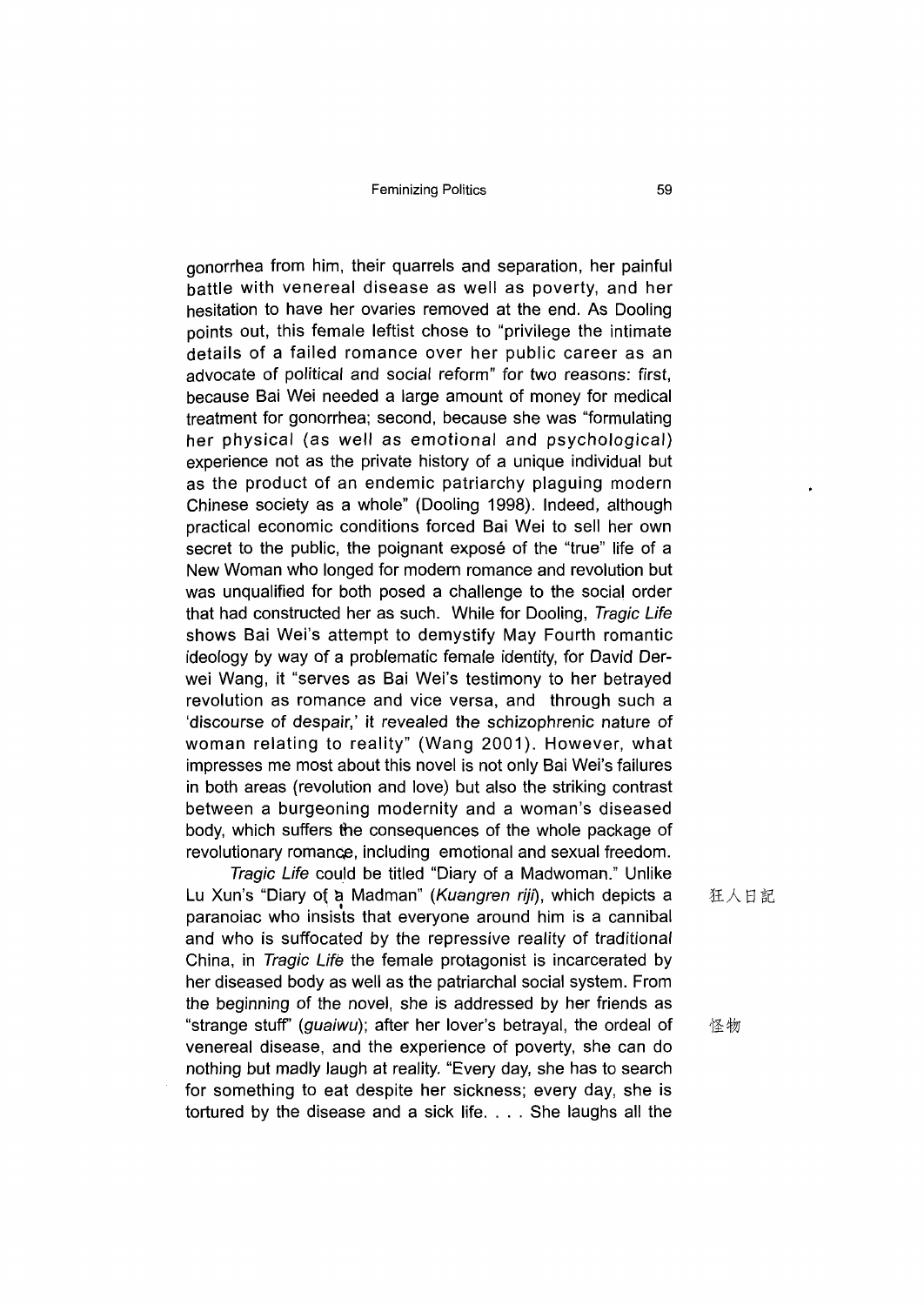time, no matter where she is. Laugh! Laugh! She cannot help laughing. Laugh! Laugh!" (Bai Wei 1936: 884). All kinds of laughter-bitter, mad, sad, violent, cold and silent—string together the series of events in the final section of *Tragic Life* and they constitute Bai Wei's special language, which is a hysterical mode of writing. One specific program of sexualization directed toward women—"the hystericization of women's bodies"—is pointed out in Foucault's *The History of Sexdality.* However, as the feminist critic Elizabeth Grosz argues, "[l]n treating hysteria as an effect of power's saturation of women's body, Foucault ignores the possibility of women's strategic occupation of hysteria as a form of resistance to the demands and requirements of heterosexual monogamy and the social and sexual role culturally assigned to women" (Grosz 1994: 157-58). In contrast to the conventional, negative view of hysteria, Grosz actually promotes the hystericization of women's bodies and of their language. It is precisely on the basis of such a new vision that we can see Bai Wei using hysteria, a specific form of feminine neurosis, as a discursive strategy to erase the social inscription on her body. In rebelling against conventional femininity, she hystericizes; in lamenting her decayed body, configured by a progressive modernity, she hystericizes.

Her hysteria over her diseased body is a form of nostalgia, a monument to her revolutionary past and a sign of despair about the future. "The wheel of time was rolling as though one was in flight, but in Wei's memory the shadow of the wheel rolled even faster. She was as mad as the protagonist at the end of a tragedy, walking unsteadily and finally lying on the bed like a corpse" (Bai Wei 1936: 746), Like her male contemporaries, the author underscores her unmistakable aspiration to Western ideas of modernity and revolution, but it has been ruthlessly pulverized by her decayed body, which she cannot and will not abandon. Despite her longing for a true revolution, she realizes that "no matter how she feels for the revolutionary group, it will not care about a patient who is dying. The revolutionary group is like a flock of swallows flying far away, abandoning the diseased woman behind, not caring if she falls on the sand or in the marshy swamp" (Bai Wei 1936: 738). Abandoned by both her lover and the revolutionaries, she keenly feels the pain inflicted on her body; only through hysterical acts can she regain her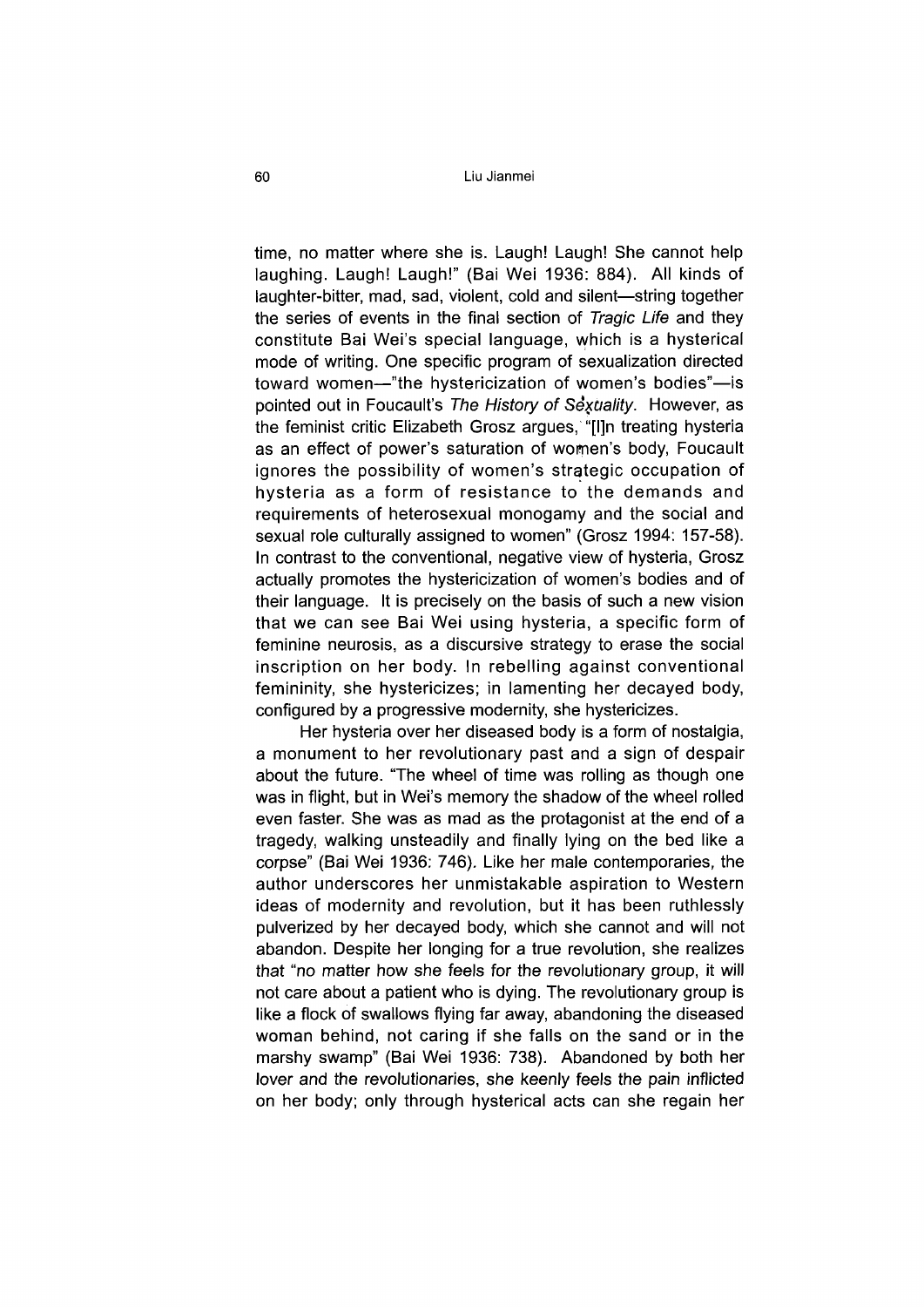self-defined status as a New Woman. Other fictional New Women, such as Zhang Qiuliu in Mao Dun's *Pursuit* and Wang Mangying in Jiang Guangci's *The Moon Forces Its Way through the Clouds,* also suffer from venereal diseases, but their bodies are allegorized in terms of the respective political ideologies of these two male authors. Repeatedly recording her physical pain, repeatedly mourning the difficult living conditions under which she has to suffer, Bai Wei never hides her paranoiac criticism of her lover, the revolutionary group, and the patriarchal society she lives in. Rather than seeing her disease "as a physical reminder of her failure as a woman and a revolutionary" (Wang 2001), I see it as a challenge to the discourse of revolution and romance, in which her contemporaries largely indulged. It poses serious questions to an advancing modernity: What becomes of a woman who is rejected by the rolling wheel of time? What do romance and revolution mean to a woman who is disqualified for both? At the end of the novel, Wei hystericizes again on seeing how her handicapped body has been relentlessly cast out by the racing current of time as well as the proletarian mass.

Bai Wei's suspicious attitude toward both love and revolution can be traced back to her early novel *A Bomb and a Bird on an Expedition,* published in *Torrents* in 1928. Only the first part of this novel is still extant; the second part was lost due to government censorship of the journal. Although not autobiographical like *Tragic Life,* this story still contains many of Bai Wei's personal experiences. It is about two sisters, Yu Yue and Yu Bin, whose father is a revolutionary who nevertheless defines women from feudal moral perspectives. Yue, the elder sister, enters into a terrible marriage arranged by her father and then dramatically escapes from what is virtually a living hell; the events call to mind Bai Wei's painful first marriage. Bin, the luckier one, goes to Wuhan and becomes a social butterfly, playing sex games with one man after another. After escaping from a marriage and joining the Wuhan government, Yue starts a love affair with a revolution rather than with men, and becomes trapped in a serious political struggle between the CCP and the GMD. Bai Wei's own experience—joining the Wuhan regime in March 1927 and working as a Japanese translator—enables her to depict the 1927 revolution from a woman writer's viewpoint.

佘玥 佘彬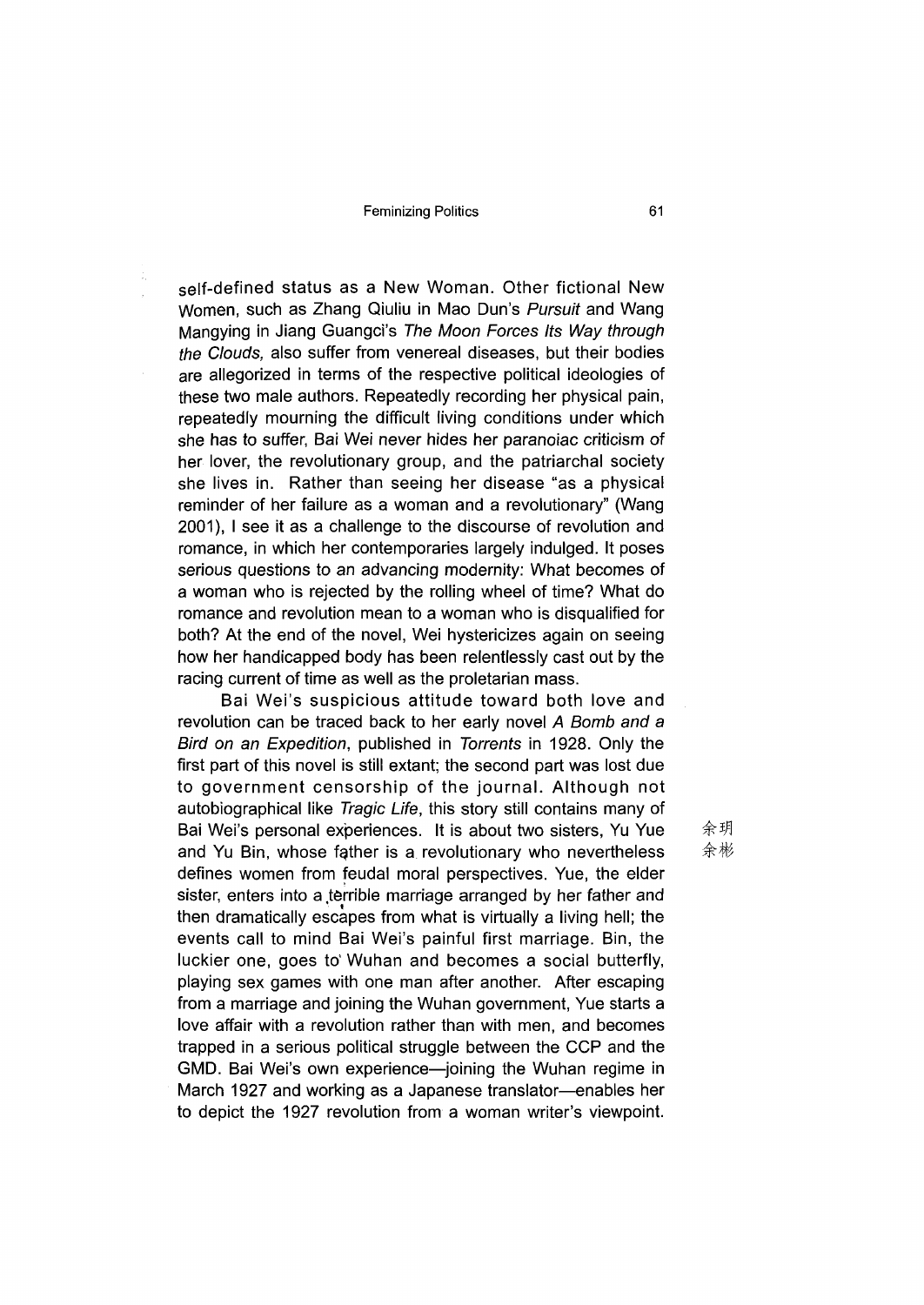Instead of directly narrating the GMD's massacre of CCP members, Bai Wei links Yue to the fortunes of both parties, neither of which provides an answer to the woman question. In my reading I explore the interaction between the linguistic, ideological, and psychological dimensions of the novel's relation to society and history. It does not, of course, offer the best interpretation of the work, but it does allow for the investigation of a number of issues relevant to the problem of politics and gender. I focus on the interplay between these dimensions in order to show how Bai Wei brings out both the possibilities and the limitation of the feminist novel, particularly when it is set in the revolutionary era.

Influenced by the May Fourth tradition, Bai Wei^ *A Bomb and* a *Bird on an Expedition* seeks to discover what women can do after they leave their patriarchal families, and how a revolution can resolve women's problems. The predicaments of the two sisters reflect two different situations faced by New Women after they have walked out of the extended family. Although both desire freedom and a revolution, Bin gradually degenerates into an attractive and dangerous "liaison" who enjoys fooling around with men, while depending on them at the same time. Because of her indulgence in desire, passion, leisure, fantasy, and frivolity, Bin becomes closely tied up with power and money, sensuality, bourgeois ideology, a colonized mentality, as well as the eroticized metropolis of Hankou. Bin has already gained sexual freedom, but her new sexuality is virtually defined by bourgeois ideology instead of the old patriarchal system. In contrast, Yue, who finally escapes the miserable marriage arranged by her family after surmounting numerous difficulties, chooses to devote herself to the revolution but ends up disillusioned. In this story about "revolution plus love," it is significant that Bai Wei's protagonist Yue prefers revolution to love. The subject position of women had been stabilized within the discourse of love at that time; only through a revolution did they have the opportunity of finding a new space for themselves (Meng 1989: 164-67). Yue's choice is a conscious rebellion against the role pre-assigned to her by a male-centered society.

Compared to Bin, who shows "feminine" and negative elements presupposed by bourgeois ideology, Yue presents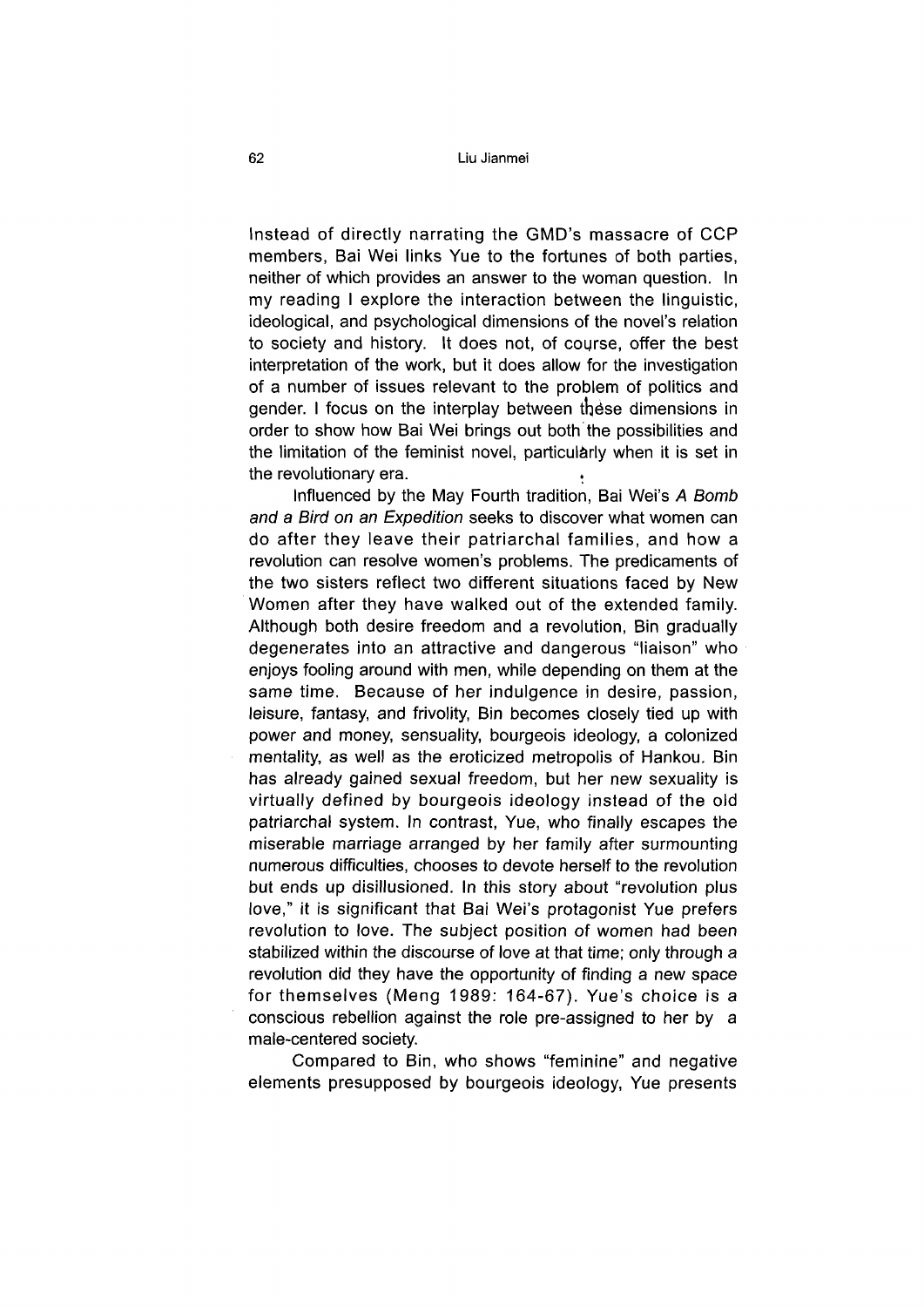more "masculine" and positive elements like self-awareness, rationality, patriotism, and a sense of revolutionary purpose. On the ideological level of the novel, the two major and seemingly opposed protagonists stand for binaries that permeate the novel: a decadent, colonized and sensual bourgeois ideology versus a progressive, patriotic and asexual revolutionary ideology (which is not exactly Marxist, though the author portrays the Communist Party sympathetically). On the surface of the text, Bai Wei affirms the latter but repudiates the former. However, in fact she deeply suspects that women can find "the truth about the feminine" either way. At the end of the novel, Bin and Yue both collapse in despair: one is exhausted by a decadent and empty life, and the other is deeply harmed by political conflicts between the GMD and the CCP. Unlike Mao Dun's and Jiang Guangci's New Women, who can calmly utilize their bodies for revolutionary goals without feeling pain,<sup>4</sup> Yue constantly feels uncertain and confused about the political exploitation of women's bodies, whereas Bin simply fails to trust both the revolution and men.

*A Bomb and a Bird on an Expedition* suggests that blind affirmation (or repudiation) allows the psychological and ideological dimensions of "revolution plus love" to work together to reveal the psychology of individuals, especially that of women like Yue and Bin, as well as to provide a general perspective on the relationship between gender and politics. It even suggests an interweaving of revolutionary ideology with feminist thinking. Before Bin turns into a dangerous woman who indulges in love games and a lascivious lifestyle, she, like many other progressive youths, wants to participate in the revolution. But she soon finds out she can only serve as a decoration. Her inner voice elaborates on the problem of the relationship between women and the revolution:

Bin is very upset. She feels that her spark of intelligence will be extinguished by the storm in the dark night. Surprised, she begins to wonder if the revolution is as regressive as she thinks.

<sup>4</sup> Mao Dun's case is different from that of Jiang Guangci. In his early fiction, such as *Eclipse* and *Rainbow,* Mao Dun's heroines also feel uncertain about engaging in a revolution (see Wang 1992: 25-110).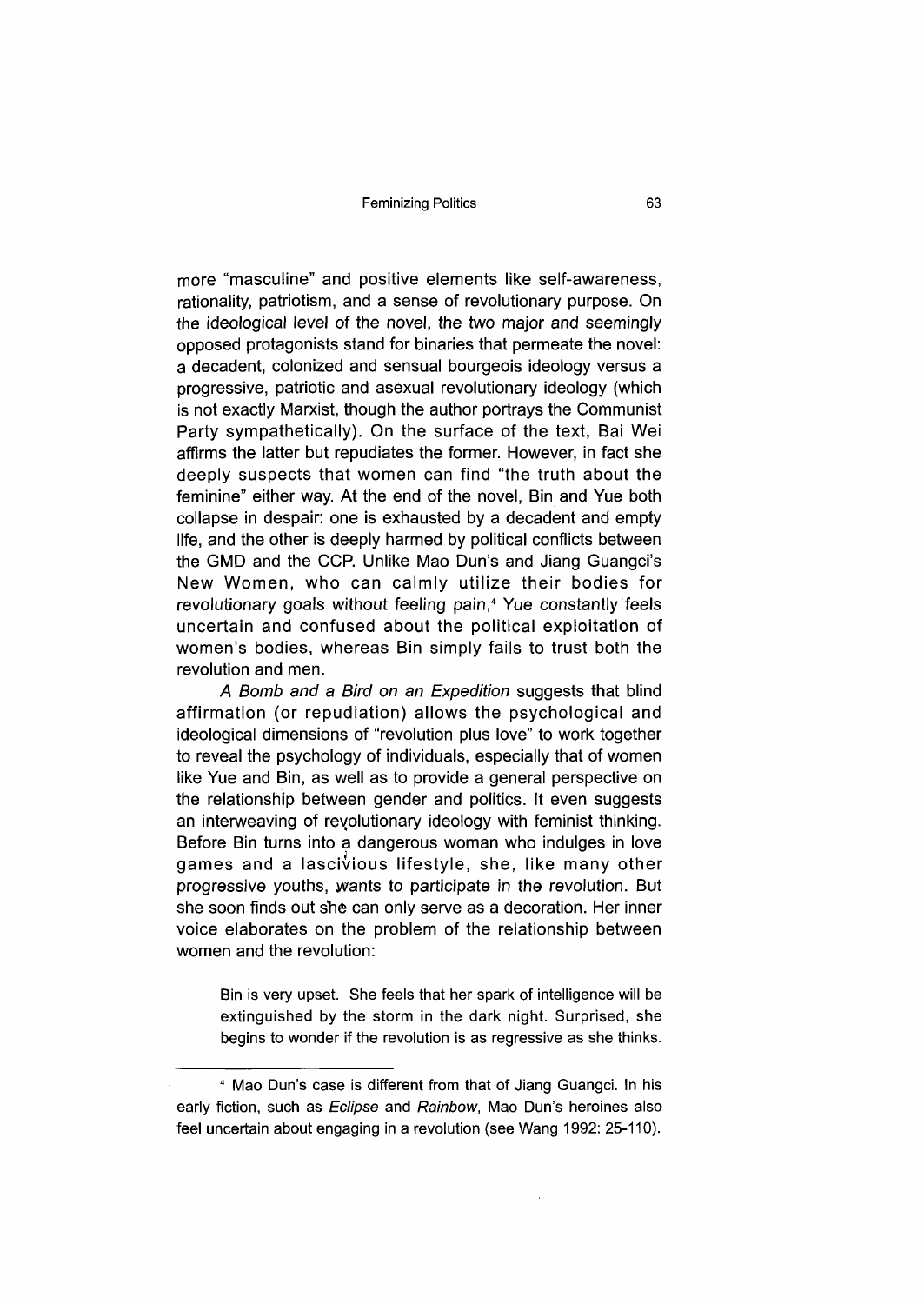64 Liu Jianmei

Is women's work in the revolution as narrow in scope, and as inferior as it seems? Is women's social position in the revolution as restricted as it appears? Is she only a puppet of men? Hum! Revolution! . . . Revolution! . . . Am I so humble? Oh! I see! I am simply an extremely humble animal! The stupid worm which wants to take big strides but can only wriggle along. . . . Bin became more upset. She leaned on the balustrade, rolling up the propaganda note, imagining how she would mingle with men during the next day's march. The more she thought the more she sighed: Ah! Such a revolution! Such a revolution! Struggling in order that men can look great and sacrificing myself on the street! In this way, my strength of will, which is a bomb, will be extinguished! (Bai Wei 1929: 29)

Bin's suspicion originates in part from her feminist consciousness. Observing the inferior social position of women—their pure decorative function in the revolution—Bin starts to realize the huge gap between feminism and revolutionary ideas, between the self and ideology. In order to prevent her "spark of intelligence and her strength of will" from being repressed by men's rationality, she chooses to indulge in a sensual and emotional life that can allow for the expression of her self. Bin inevitably flirts with the discourses of both "revolution and love." Not earnestly identifying with either, she keeps up an superficial and sensual performance by which she can temporarily exert her power.

Although frantically in love with the revolution, Yue consciously questions its meaning as well as its impact on herself and other women. Yue feels perplexed about the cruel discrepancy between the crusade she imagines and the real revolution, which is quite absurd. While looking at the march of protesters, she notices that there are a lot of kids, stupid women, and rascals, and she cannot help wondering:

"Is this the spirit of the masses? Are these the so-called revolution activities? . . . Look at the way they walk, without any strength in their feet, and the way they pant and lower their heads and their dumb eyelids. . . . How can they understand the meaning of the revolution? Revolution, revolution, is it merely a word shouted by a motley crowd?" After seeing this she felt very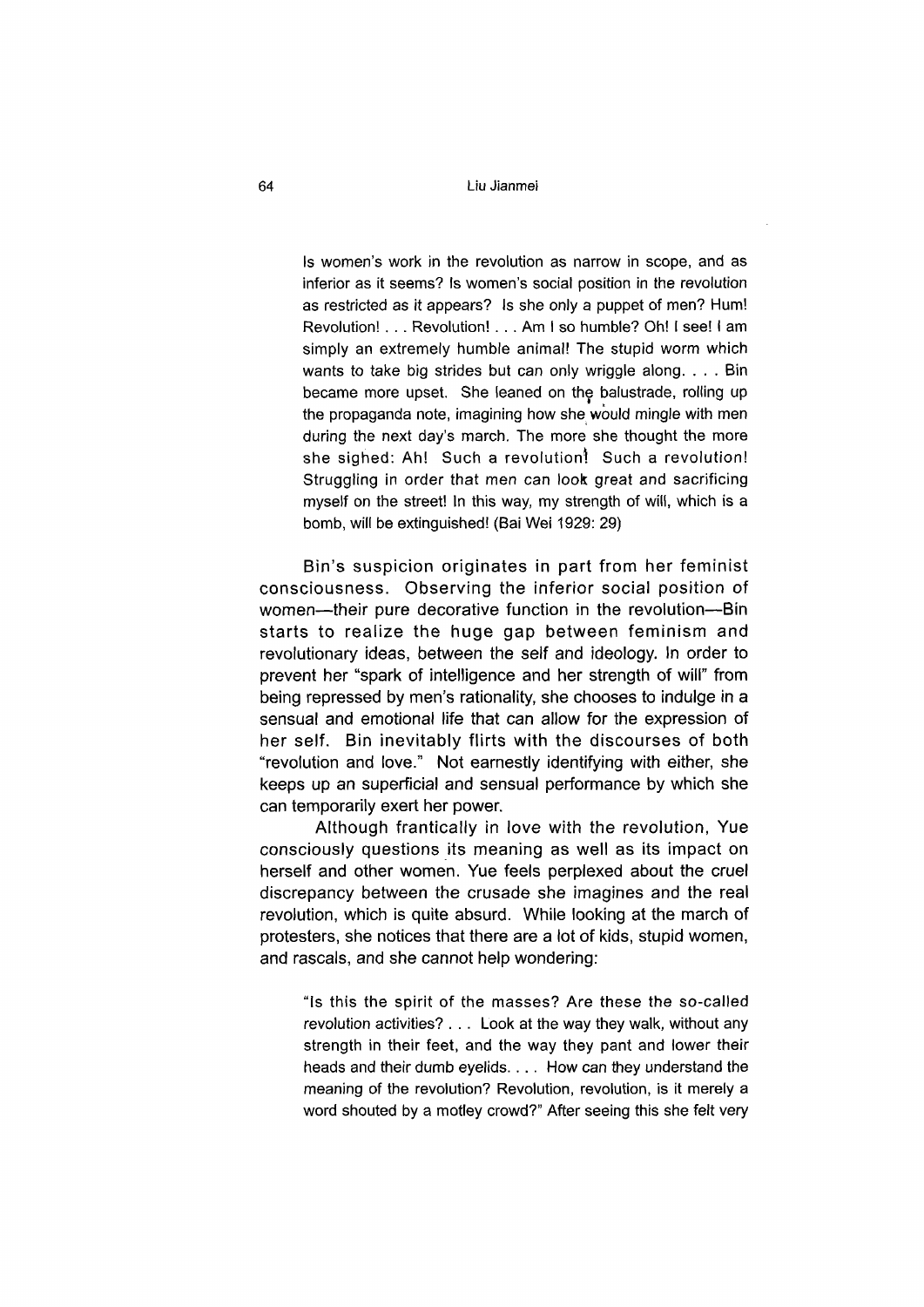sad and disgusted. But she did not know the principles of a revolutionary ideology, nor did she know how to start a revolution. . . . "Revolution . . . what is China's national revolution? I don't know!" (Bai Wei 1929: 143)

Yue departs from leftist ideas of class and collective strength, and this distances her from the masses. Unlike Bin, who abandons her original goal easily, Yue insists on pursuing her own identity as developed within the revolutionary discourse. Even if she feels disappointed by reality, so long as the GMD women's movement chimes in with bureaucratic politics and expresses itself in an unchangingly closed and confined voice, she does not give up the pursuit of her ideals. Unfortunately, involved in the conflict between the GMD and the CCP, she agrees to utilize her own body as an instrument for political purposes. When her Communist friend Ma Teng persuades her to seduce Minister G from the GMD in order to obtain some information, she agrees. Yue's superego is thus prohibitive, regulating sexuality in the service of politics. However, Bai Wei's representation of New Women here differs conspicuously from those of Mao Dun and Jiang Guangci.<sup>5</sup> Instead of actively seducing the minister, Yue ends up being raped by him on a dark, rainy night; after this she refuses to commit herself to the "revolutionary" task. Here what concerns Bai Wei is the female revolutionary's suffering body, not political ideology. Plunging into a political struggle, Yue is doomed to failure: she loses her body, herself—everything. At the end of the novel, jailed in a dark and damp prison, Yue seems abandoned and forgotten by both political sides. Her sincere pursuit and her failure raise questions about the significance of the revolution for modern and progressive women. Since Yue's subject position has been pre-designated within the masculinist framework of national and revolutionary discourse, she can never find the place she really wants.

馬騰

<sup>&</sup>lt;sup>5</sup> Although Mao Dun was also aware of the issue, he hesitated to articulate it. Of course, his vacillation after 1927 might have had a great impact on his narratives, but to a certain extent it may be due to his position as a male writer writing about women and the revolution.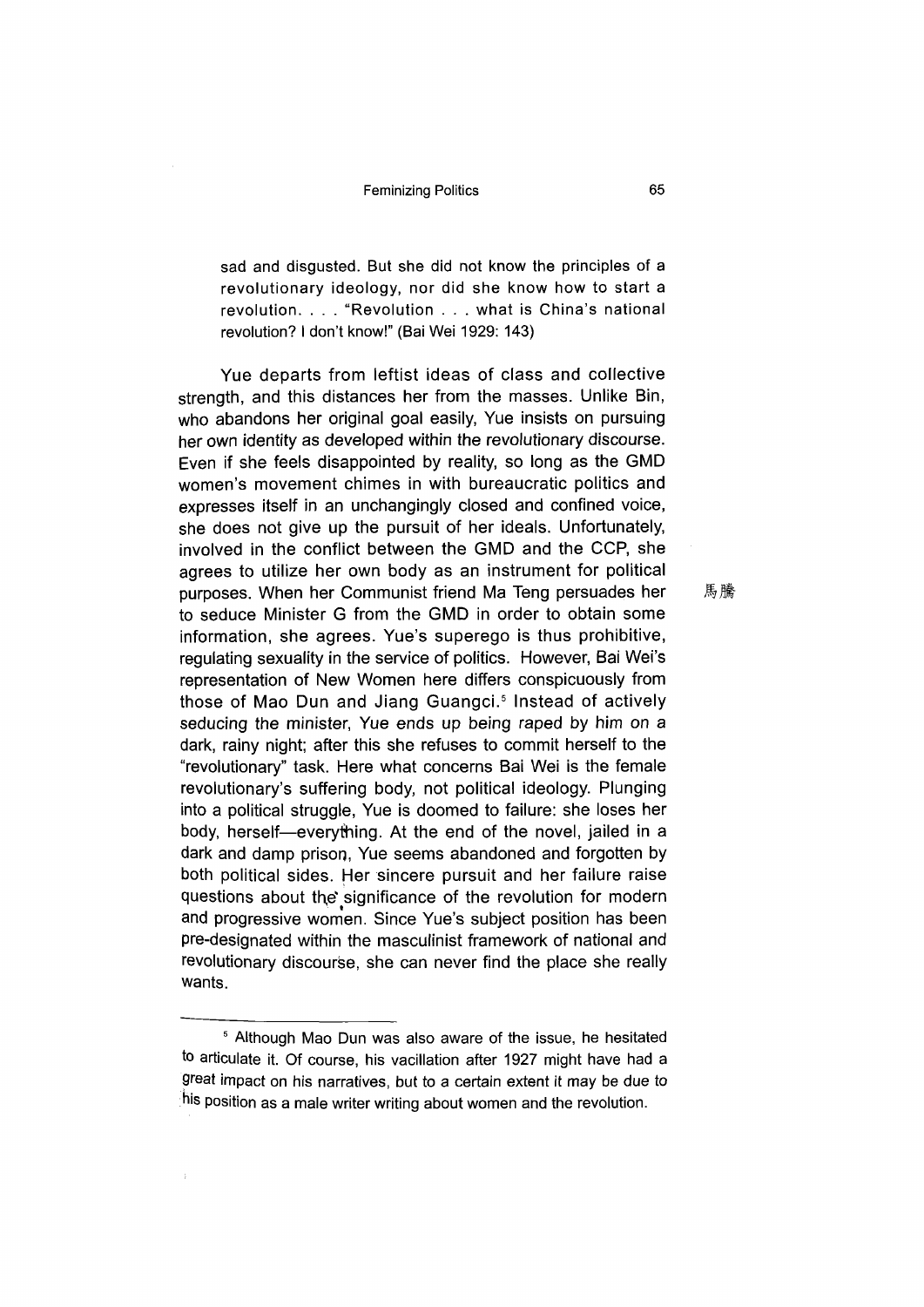### 66 Liu Jianmei

Bai Wei's very reiteration of the name New Woman is an attempt at displacement and an act of appropriation. On the linguistic level, since her narrative consists of hysterical expressions, it takes on an uncanny and unfamiliar sense, in contrast to the portrayal of women by male writers, or by male writers speaking in the female voice. For instance, Bai Wei's narrative language is extremely emotional, not giving reasonable connections between events, freely jumping from one protagonist to the other, from interior monologues to exterior descriptions. A reader may have an extremely difficult time keeping up with the narrative. The most obvious feature of Bai Wei's hysterical writing is that the libido and the unconscious on one side, and the ego and the consciousness on the other, are shown to be closely linked. This connection and confusion lead to a re-creation of the neurotic characters of Bin and Yue. Echoing the madwomen in Western Gothic novels, these two protagonists' outrageous behavior expresses their despair about men and the revolution in a unique female voice that threatens the normality of male-centered society. Bai Wei's narrative language may be said to be coarse and immature, but to say so is to ignore the fact that her language reflects her consciously feminist purpose. Claiming that the feminine is precisely what is excluded by sexual binary oppositions, Irigaray argues that it appears only in catachresis, or an improper transfer of a proper name. Through the playfulness of repetition and the uncanniness of catachresis, not only does national and revolutionary discourse become problematic, but also feminist writing finds new possibilities of expression.

In *A Bomb and a Bird on an Expedition,* Bai Wei brandishes some leftist rhetoric, such as "the movement of peasants and workers," "proletarian liberation," "women's movement," "nationalism," and "revolution." Sometimes these terms, used in the characters' hysterical expressions, do not make philosophical and linguistic sense. The problem of using "masculine" terms brings out possibilities for a rethinking of the revolution and women's problem. The hysterical manner of expression seems to create contradictions and dilemmas, most notably within the precarious matrix of gender.

However, Bai Wei's narrative language is not "authentic" or "natural." Simply connecting female hysterical expression with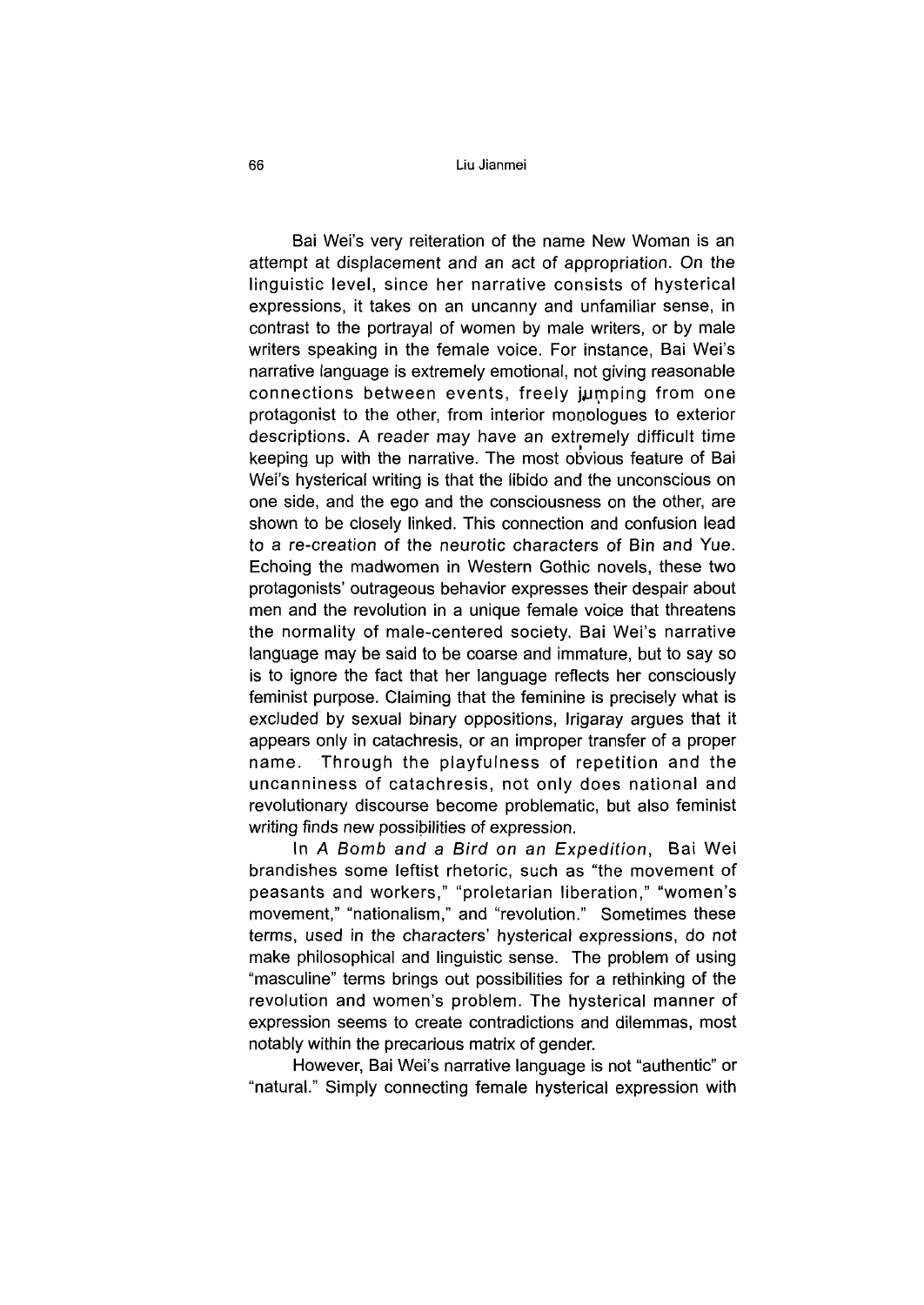"authentic" female writings leads to an essentialist form of thinking in which naturally constructed women are regarded as inferior to culturally constructed men. Instead of linking hysterical expression to "natural" feminine writing, we should consider it as a kind of cultural production generated by miming. In addition, as Judith Butler notes, miming can be "a reverse mime," which does not necessarily privilege the masculine as its origin, or stabilize the terms "masculine" and "feminine."<sup>6</sup> Therefore, Bai Wei's reiteration of "New Women" can be taken as a co-opting and displacement of phallogocentrism by means of gender parody.<sup>7</sup> Her hysterical displacement creates "a fluidity of identities" in which the naturalized and essentialized gender matrix must be recontexualized and reconfigured.

Bai Wei's hysterical mode of writing contests Mao Dun's and Jiang Guangci's naming of "New Women " As a consequence, women cannot find their own truth in male writers' depictions of New Women, but neither can Bai Wei's hysterical writing reveal the "authenticity" of the female. If feminist writing is possible, it is only in the recontextualization of the gender matrix, of power relations, through parody. Indeed, the significance of Bai Wei's writing lies in her rejection of the concept of woman as defined by revolutionary discourse and in her subversion of male writers' essentialist designation of New Women. Yue and Bin never readily identify with repressed Third-World women. Nor can their bodies carry the rationality of the revolution.

### **Lu Yin: Transcendent Female Love and the Passion for Death**

\*

A celebrated female writer of the May Fourth generation, Lu Yin also dealt with the topic of "revolution plus love." In her short novel *Manlt (Manli),* Lu Yin's New Woman protagonist

曼麗

<sup>&</sup>lt;sup>6</sup> In Judith Butler's words, "If a resemblance is possible, it is because the 'originality' of the masculine is contestable; in other words, the miming of the masculine, which is never reabsorbed into it, can expose the masculine claim to originality as suspect" (Butler 1993: 51-52).

<sup>7</sup> The term "gender parody" is borrowed from Butler (1990: 137- 39).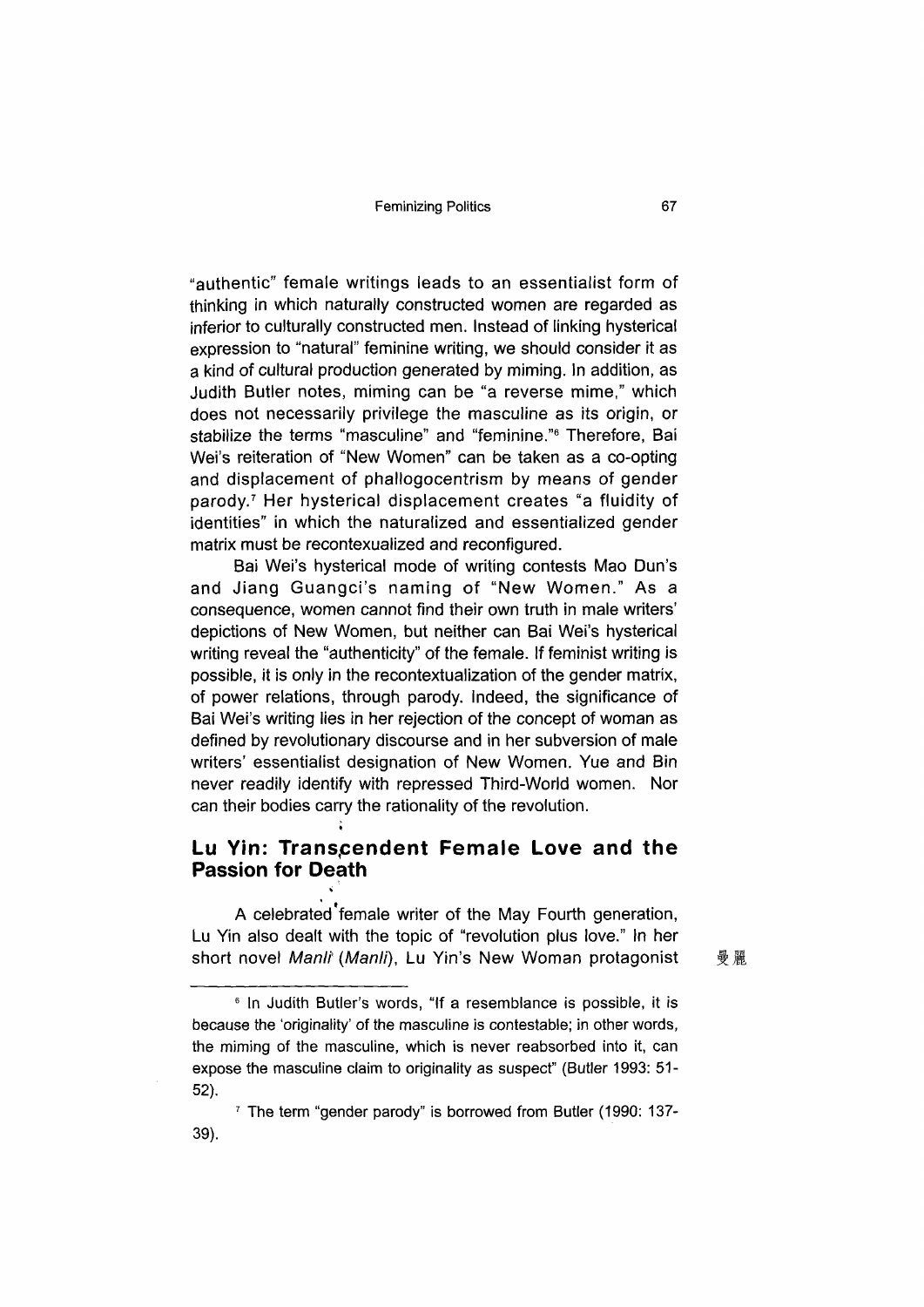devotes herself to the revolution with great enthusiasm but ends up in the hospital with a wounded heart and body. In the form of a confessional letter, Manli confides to her female friend Sha that she feels extremely disappointed and frustrated about the absurdity of the revolution and the way women's bodies and identities are configured in it. Like Bai Wei's observations on women's role in the revolution, Lu Yin's *Manli* expresses the tension between the general view of New Women in the revolution and their own perception of that assigned position. At the end of the story, as the protagonist indicates, her disease is a mental one, neurasthenia, rather than a?physical one. Lu Yin's emphasis on the mental disease as a symptom of social injury is an important one in the context of "woman" and "womanhood." In Lu Yin's fictional world, the mental state of the New Women is complicated and sensitive, far beyond male writers' descriptions. Lu Yin focuses on women's private lives in order to refute the revolution/modernity/nation's deployment of women in public life. In her formulation of womanhood, platonic female love is mobilized against the heterosexual framework upon which the masculine interpretation of woman is established.

Lu Yin's *Ivory Rings* was based on the true story of famous revolutionary lovers Gao Junyu and Shi Pingmei, whose short and glittering lives embodied the themes of "revolution plus love." According to official history, Gao Junyu was an early Communist who died in 1925 at a very young age; his lover, Shi Pingmei, was a well-known female writer who died in 1928, having devoted her whole life to writing progressive literature. They were buried together in Taoranting Park in Beijing, where their tombstones became a very special and popular symbol of romance. In 1956, their graves were taken care of by the 周恩來 government, since Zhou Enlai recognized the educational value of propaganda for the youth of new China and pointed out that their life-stories signified the harmonious relationship between love and revolution. Apparently, veiled by a glorious story of "revolution plus love," the truth of the tragic romance between Gao Junyu and Shi Pingmei was smoothly erased in official hands.

> Shi Pingmei's own literary writings, as well as her close friend Lu Yin's *Ivory Rings*, offer rather different versions of her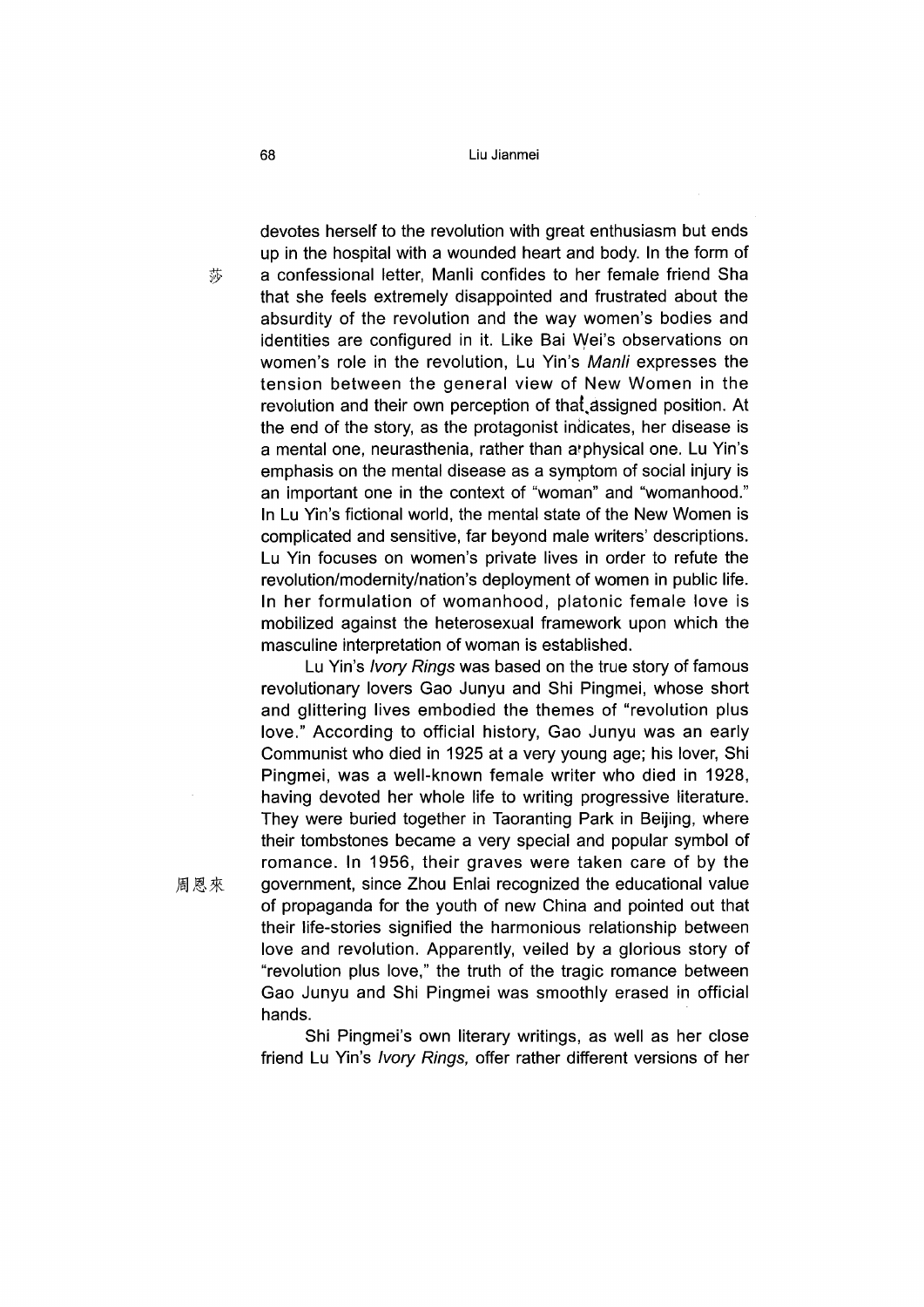romance with Gao Junyu. Among the literary works Shi Pingmei left behind is one short story, "A Horse Neighing in the Wind" *(Pima sifeng lu),* which deals with the twin topics of ''revolution and love." The heroine, He Xueqiao and the hero, Wu Yunsheng, have to separate because of their revolutionary duties. Using letters and lyrics, the whole narrative is cast in a mode of sentimentalism. At first, when He Xueqiao bids farewell to her lover, she looks less sentimental than Wu Yunsheng, since she is determined to subordinate her personal feelings to a higher revolutionary purpose. Only after knowing, later, that Yunsheng has been killed by the enemies does she allow her emotions to temporarily overwhelm her. At the end of the novel, her revolutionary aim shifts: she wants personal revenge for Yunsheng's death. Wu Yunsheng, by contrast, is emotionally divided between a desire for romance and revolutionary fervor. In a letter to He Xueqiao, he claims, "There are two worlds in my life. One world belongs to you, and I would like to place my soul under your control as an everlasting prisoner. In another world, I don't belong to either you or myself, for I am only a pawn with a historical mission" (Shi 1983:296). Wu Yunsheng sees very clearly his position in the revolution; therefore he greatly values love and allows himself to indulge in his own feelings. Interestingly, although Shi Pingmei was far more sensitive and emotional than the character He Xueqiao, the maudlin fictional image of the hero Wu Yunsheng bears a close resemblance to the Gao Junyu that Shi Pingmei had described in her diary, her letters to friends, and her prose. Even Wu Yunsheng's description of two worlds, one belonging to the lover and the other to the revolution, had appeared in Gao Junyu's letter to Shi Pingmei (Shi 1992: 140). Only Gao Junyu's obsessive love is omitted in the story.

After its publication, this sentimental and romantic story of *Ivory Rings* drew thousands of youths to mourn for Gao Junyu and Shi Pingmei in Taoranting Park. As one of Shi Pingmei's best friends, Lu Yin tried to adopt her own point of view. The long story includes much from Shi Pingmei's diary, letters to lovers, dialogues with female friends, and published articles. This large amount of original material blurs the distinction between fictional characters and "real" people/authors. Through the narrative voices of Shi Pingmei's best friends, Lu Jingqing

匹馬嘶風錄 何雪樵 吳雲生

陸晶清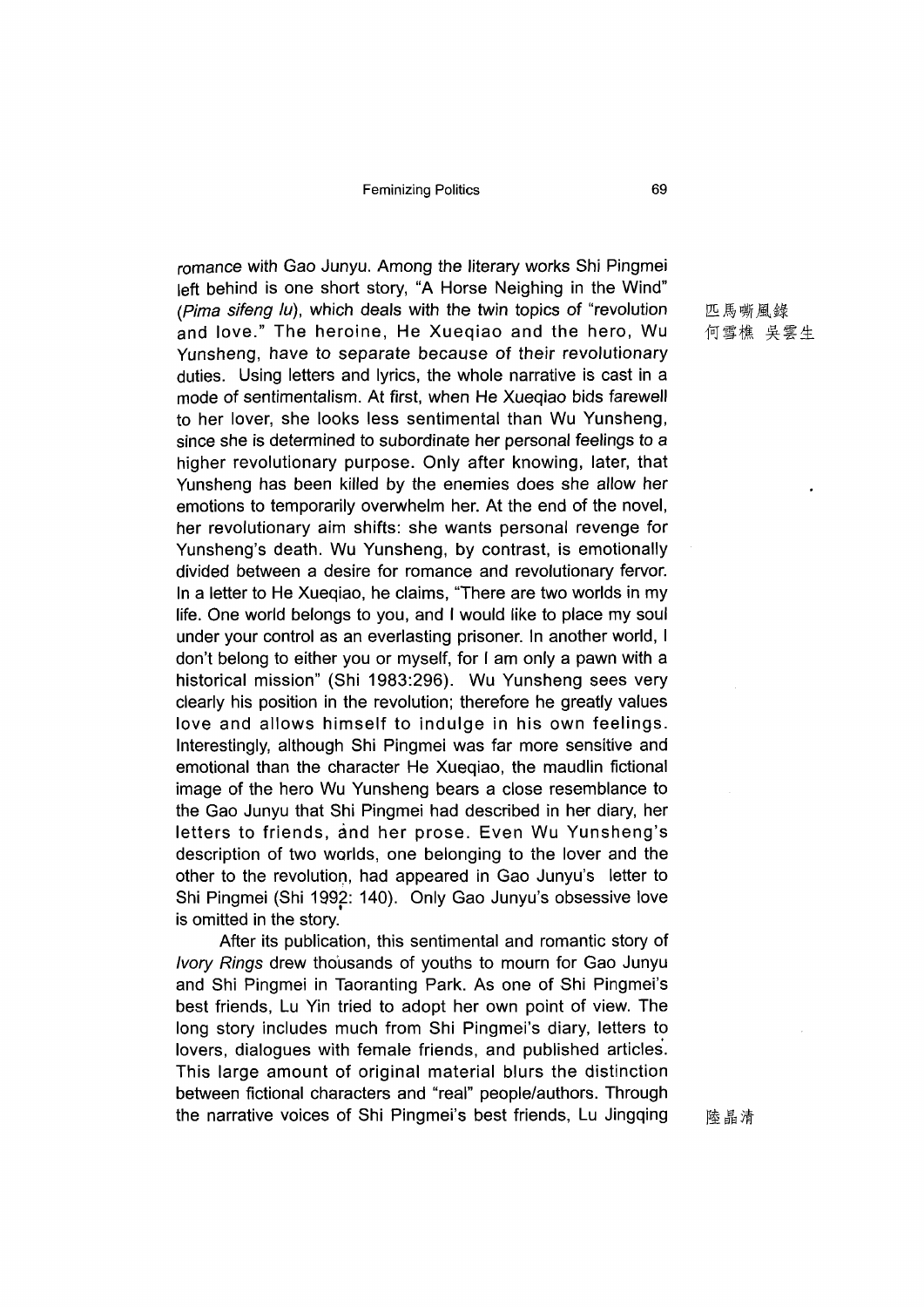#### 70 Liu Jianmei

素文 露沙 海濱故人 (whose name in the story is Suwen) and Lu Yin (whose name in the story is Lusha), as well as Shi Pingmei's own voice, the "truth" of this romantic story is revealed. The narrative emphasis on "private" female voices tends to take interpretations of this story in the direction of feminist criticism, in which Shi Pingmei becomes the most important embodiment of a redefined New Woman, who can be understood well enough in the fundamental paradigm of Lu Yin's utopian female world. Actually, Lu Yin creates a female identity that transcends the heterosexual framework and asserts its own discursive priority. As Lu Yin has said in her *Old Friend on the Beach (Haibin guren),* the harmonious and intimate friendship among these female protagonists reenacts the unusually close relationship among Lu Yin, Shi Pingmei, Lu Jingqing, and other female friends. The close friendship and the pure love among women, either fictional or real, allow Lu Yin to challenge masculine discourse using the "revolution plus love" formula.

For some critics, Lu Yin's *Ivory Rings* distorts the authenticity and significance of Gao Junyu and Shi Pingmei's love by presenting the original "healthy" story in a sentimental manner (Zhou 1994: 180-87). However, in a letter to Lu Yin, Shi Pingmei said:

I have read "To Sister Mei: The Tide of the Intelligent Sea" (Linghai chaoxi zhi Meijie) and "To My Old Friends in the North of Yan" (Ji Yanbei zhu guren). I feel *you are just myself.* You have expressed such indescribable feelings for me that I am left without words. When one feels that some other person is oneself, how unusual and comforting it is. But, Lu Yin, I have already had such a feeling. Even if our world is always empty and lonely, and we can see everything about ourselves only by

in my heart. (Shi 1983: 41)

Shi Pingmei was happy because what she thought of as unrepresentable had been perfectly expressed by her female friend. Her love for Lu Yin was in a sense beyond words. The letters Shi Pingmei, Lu Yin and Lu Jingqing wrote contain expressions strikingly similar to those of heterosexual love; in addition, their language signifies a special bond different from

looking at each other. . . I just want to keep this understanding

靈海潮汐致梅姐 寄燕北諸故人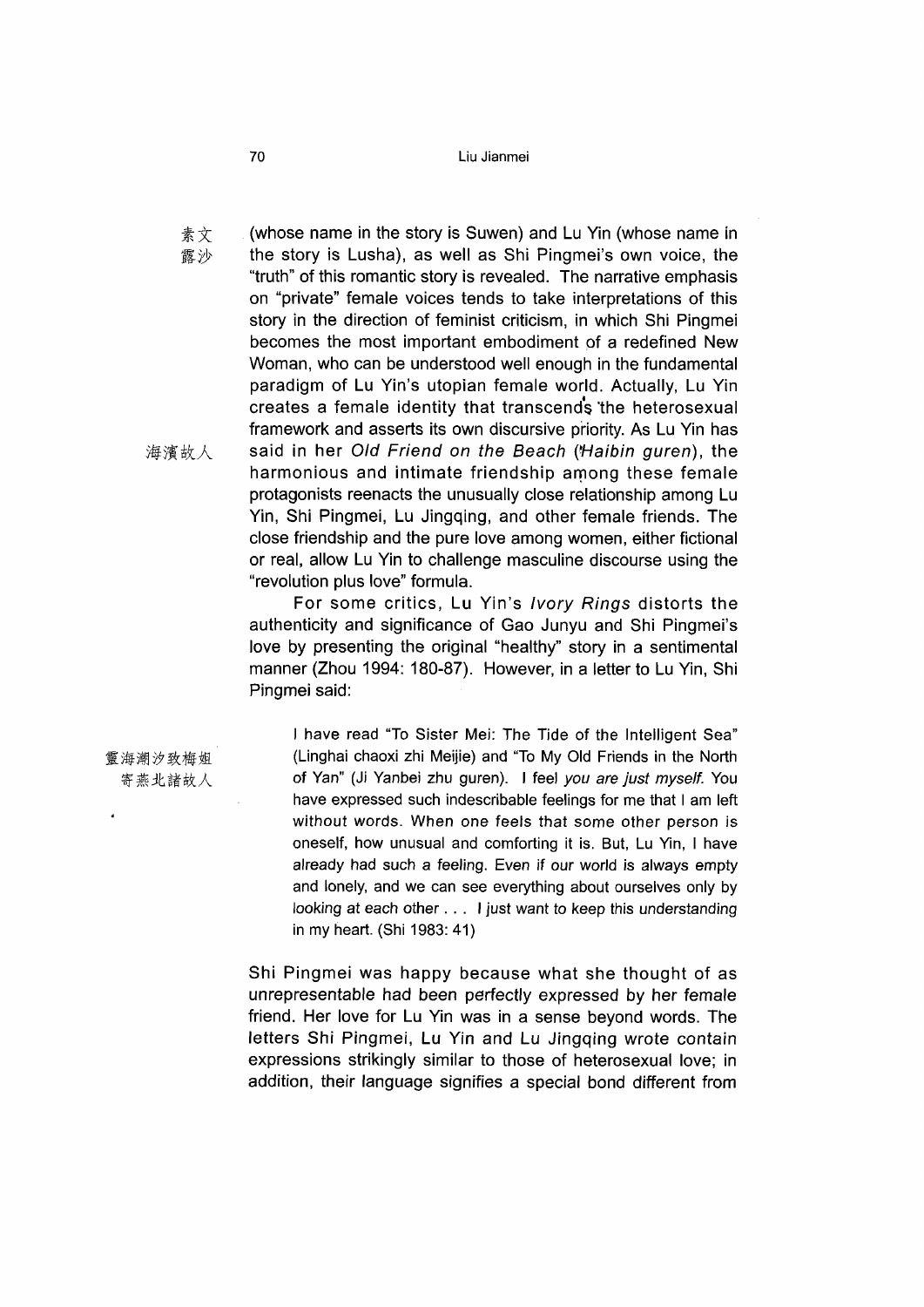that of compulsory heterosexuality. This bond, expressed by "I feel you are just myself" or "I can see myself through you," is something that is not found in heterosexual love, something that goes beyond sisterhood among women.

In the first half of *Ivory Rings,* Lu Yin listens to Lu Jingqing's narration of Shi Pingmei's "secret" romance, and in the second half they switch positions. Thus, in the form of friendly "gossip," the original source of information about Shi Pingmei's life is revealed to the public. We find out that Shi Pingmei authorizes her friends to look at her private possessions, such as diaries and letters, even if she is not present. When Lu Yin and Lu Jingqing take a glimpse of Shi Pingmei's secret life, what strikes them is the aura that comes from Shi Pingmei's artistic and sentimental expression of her pain. The pleasure of having experienced it this way is certainly mutual, since while Lu Yin or Lu Jingqing tells the story, the narrator of *Ivory Rings* sometimes adopts Shi Pingmei's point of view. The friends see themselves, their pain and inferiority, through looking at each other. Uncontaminated by mundane considerations, they derive pleasure which originates in their transcendent feminine love, and this allows one to query the authenticity of the "revolution plus love" theme in Gao Junyu and Shi Pingmei's love story.

*Ivory Rings* is an important work because its sentimental aesthetics involves a deadly obsession with the language of love, and its historical context makes it a precursor to other feminist writings. The narrative figuration of feminine intimacy and feminine feelings is related to the historical situation, so I will explore why and how a particular historical juncture brought about Lu Yin's performative language of gender, a language closely related to a death drive and a destructive sentimentalism.

In Lu Yin's novel, the reader is only vaguely aware that the Communist leader Gao Junyu is on some heroic mission. His revolutionary background fades from the scene before the sentimental romance takes place. Although he is deeply in love with Shi Pingmei, he does not gain her true love until he dies. Having been hurt by her first lover, a married man who manipulates her feelings, Shi Pingmei cannot recover from the trauma to accept Gao Junyu's genuine love. She keeps refusing him; Gao Junyu finally dies because of this unattainable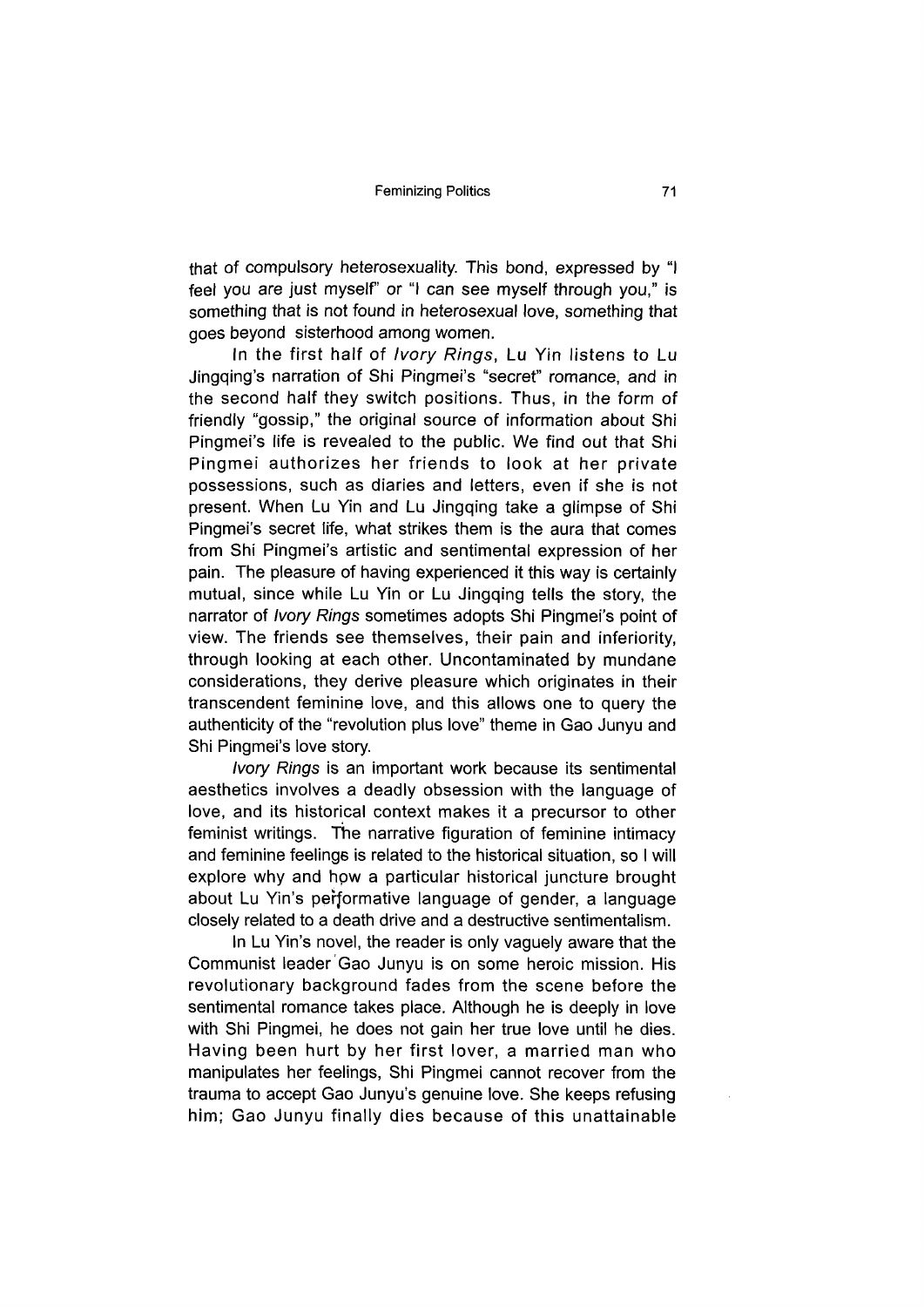love. Only then does Shi swear to sacrifice her youth and love for him; she visits his grave frequently for almost three years and eventually pines away too. According to Lu Yin's narrative, Gao Junyu lives and dies for love rather than for his great revolutionary cause. With deep remorse, Shi Pingmei says, "Why didn't you die and shed blood in the battlefield, instead of choosing to lie among a clump of roses? Now you are mourned not by the people of the whole country, but by a person who did not return your love" (Lu 1933: 190). The formula of "revolution plus love" is here deranged by the discourse of love, which was part of a sentimental tradition that was extremely popular in the May Fourth imagination but became pnoblematic during the period of revolutionary literature.<sup>8</sup>

The title *Ivory Rings* has deep significance; ivory rings are a symbol of the bond between Gao Junyu and Shi Pingmei, suggesting death throughout the novel. In her own collection of prose works entitled *The Language of the Waves (Taoyu),* Shi Pingmei illustrated the history of the rings in detail in one short selection, "Ivory Rings." In it she included the original letter that Gao Junyu sent to her along with the rings. He wrote, "Let us use 'the white' [ring] to commemorate life, which is as deadly quiet as emaciated bones" (Shi 1983: 95). When her friend Jingqing advised her to take off the white, cold ring, which might be an unlucky omen, Shi Pingmei firmly refused, preferring to let her "splendid and magnificent fate be lightly tied to this sadly white and withering cold ring" (Shi 1983: 94). Even though Shi Pingmei knew very well this ivory ring implied death, she allowed her young and beautiful life to be bound tightly with it. When Gao Junyu was struck by Shi Pingmei's denial of his love and spat out blood, Shi was reminded of this ivory ring. When she saw Gao's corpse in the hospital after he died, this ivory ring also caught her attention. Through her deep understanding of Shi Pingmei, Lu Yin came to select this death symbol as the thread onto which she strung every single bead of sentiment in her novel.

The discourse of desire in *Ivory Rings* does not take a decisive political turn, as in other writings using the "revolution"

濤語

<sup>&</sup>lt;sup>8</sup> The Creation Society's dramatic transformation during the period of revolutionary literature proved that the May Fourth sentimental tradition was altered by a romantic revolutionary spirit.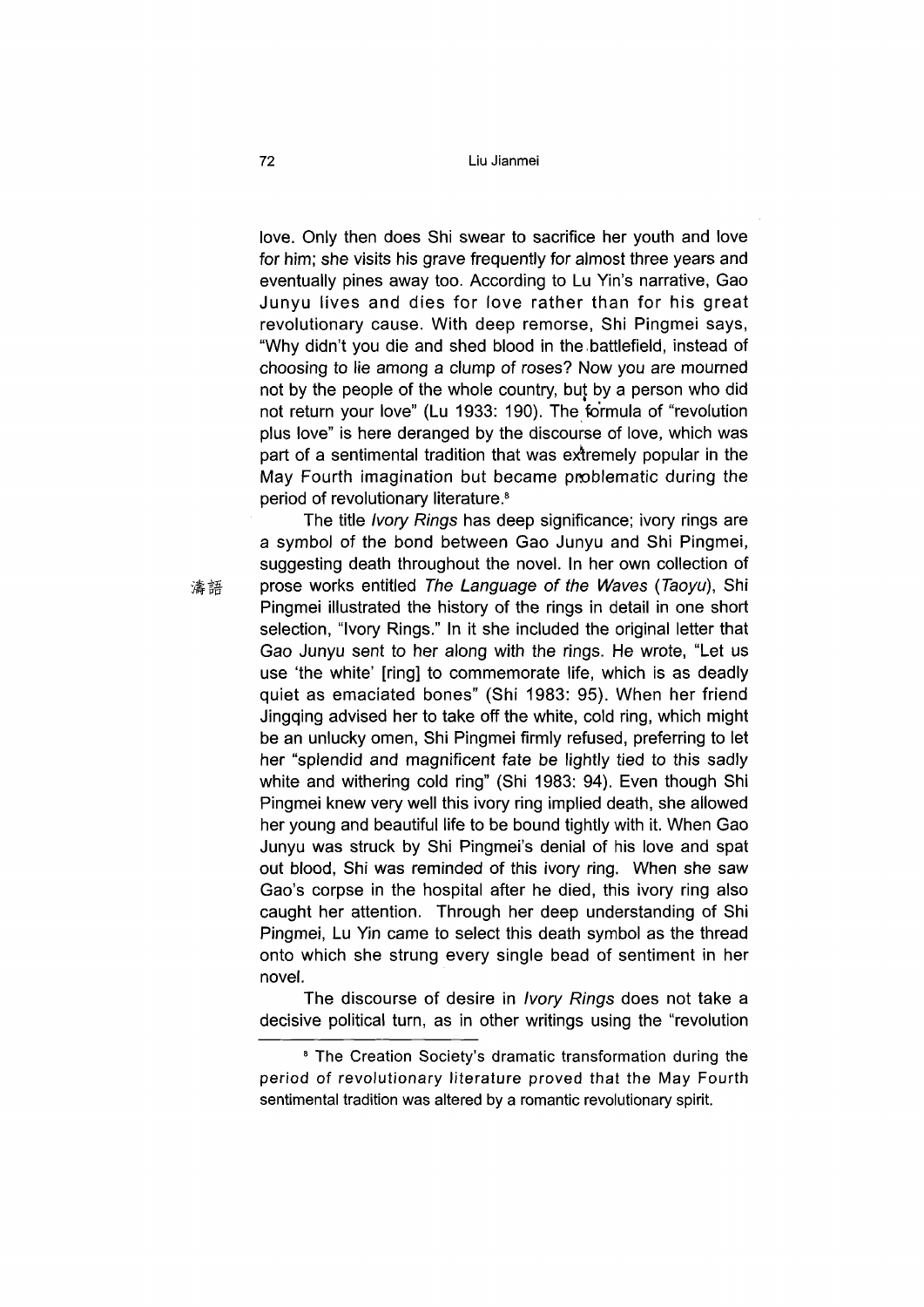plus love" formula in the 1930s. Lu Yin seems to harp on the same string of sentimentalism that was part of the Chinese erotic-romantic tradition, established by works such as Cao Xueqin's *Dream of the Red Chamber (Hongloumeng),* Wei Zi'an's *Traces of the Flower and the Moon (Huayuehen),* and Xu Zhenya's best-seller *Jade-Pear Spirit (Yulihun)*. In real life, Shi Pingmei liked to secretly take on the role of Lin Daiyu: even her pseudonyms, Mengdai and Lin Na, were taken from Daiyu's name; moreover, Lu Yin sometimes called her "Pin," which was the nickname Baoyu gave to Daiyu. It is interesting to note that in *Ivory Rings,* Lu Yin deliberately focuses on representing Shi Pingmei's narcissism, self-pity, and self-destructiveness, which characterize Lin Daiyu too. Showing an obsession with illness and death, Lu Yin's version of Shi Pingmei and Gao Junyu's love story looks like another copy of stories in the emotionally excessive Chinese literary tradition.<sup>9</sup> However, historical conditions shaped this sentimental tradition too. Influenced by May Fourth ideas, Lu Yin also tries to recapture the spirit of Western romance. Gao Junyu quotes a famous line from Theodor Storm's *Immense,* repeating that if he dies he can only be buried alone. This exaggerated, Wertherian sensitivity renders the protagonists as agonized, helpless, and morbid. Their painful, afflicted existence seems to have been strongly encouraged at the time, and it made their love story extremely popular.

The hybrid of Eastern and Western sentimental traditions gives Lu Yin an opportunity to remold Shi Pingmei's image as a New Woman. According to the narrator, Shi is a very welleducated modern girl, a skating star and a dancing queen, smoking and drinking all the time. As Lu Yin narrates the story through Lu Jingqing, after Shi Pingmei is hurt by her first lover, she becomes very suspicious of heterosexual relationships. Although she spends time with Gao Junyu, she never loves him while he is alive. One of her excuses is that he is married just like her first lover. Therefore, she regards the afflictions and

曹雪芹 紅樓夢 魏子安 花月痕 徐枕亞玉梨魂 林黛玉

#### 顰

<sup>9</sup> See David Der-wei Wang's analysis of rationality versus emotional excess in his study of the repressed modernity of the late Qing, as well as his close reading of *Traces of the Flower and the Moon* (Wang 1997: 72-83).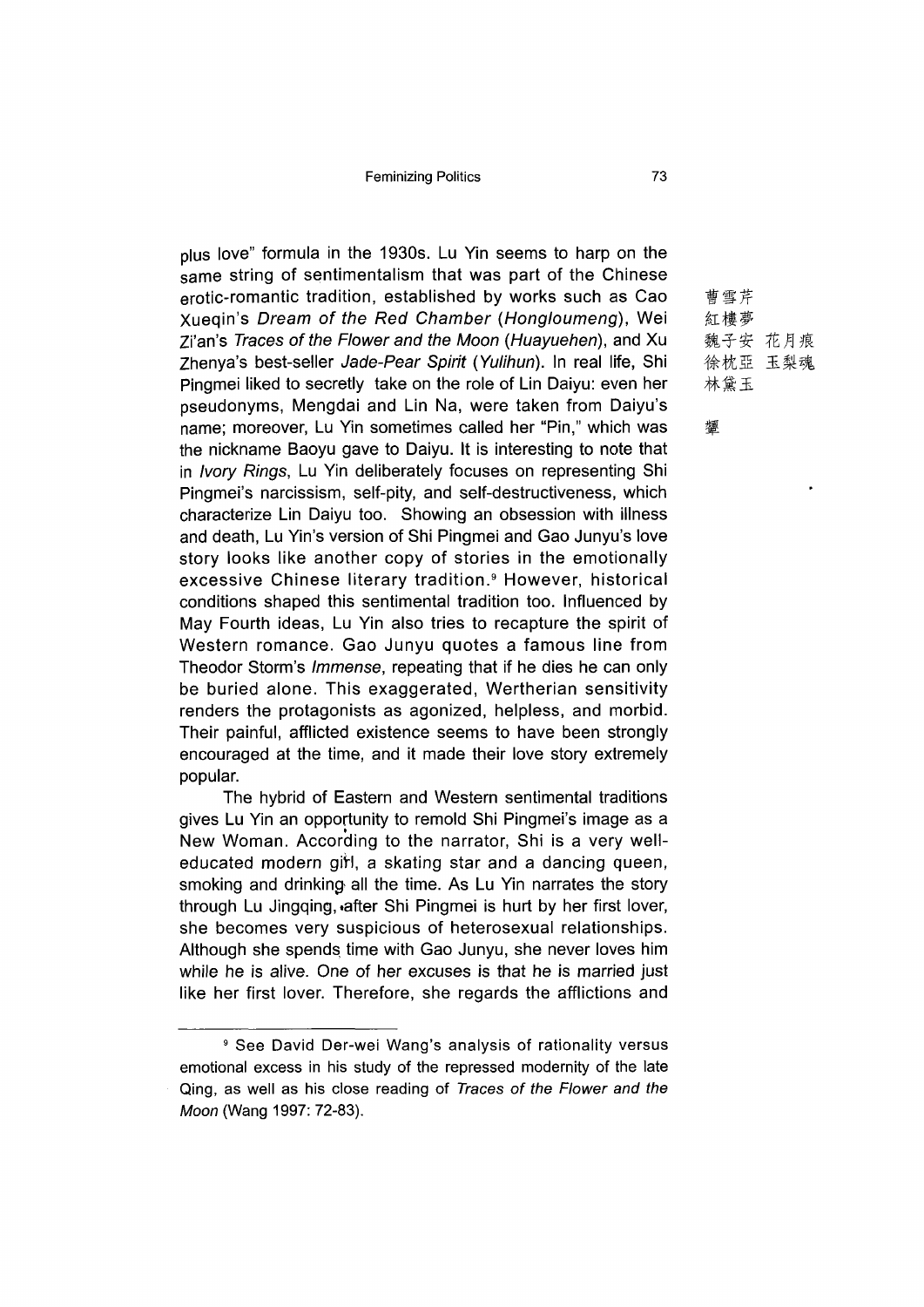sorrows of their relationship as fiction, and she is only an actress in a sadly beautiful play. With a melodramatic attitude toward life, she cannot help but be deeply affected by her own performance. She once tells Lu Jingqing that when she is acting she is clearly aware that it is only a play, but at the same time she makes a real show of being in earnest (Lu 1933: 141):

I believe Cao [Gao Junyu] really loves me and is pursuing me. Probably it is the possessive desire of human beings. I don't believe that he can die for the sake of |ove. Truly, I don't believe there is such a possibility. But who knows? My heart is filled with contradictions. Sometimes I also have fears. Not that he would die for me. Even when I see him cry 1 tremble all over. A man, especially an adult, should be rational, but when he cries his eyes are swollen and his face is pale. Isn't it serious? Whenever I am in such a situation, I almost forget myself. I am softened and hypnotized. In the hypnotic state, I change into another person. I become very gentle and I cannot but accede to his requests. Oh! How miserable! (Lu 1933: 147-48)

Some of her intimate confessions in the novel show her critical attitude toward men and the modern romance engendered by the May Fourth movement:

In particular, men who are married already cannot be relied on. These men are used to riding one horse but looking for another. If they find someone better, they start in hot pursuit. If they do not succeed, they have the nerve to go back to their wives. The most detestable thing is that they see women as objects. They liken women to lamps and lights and even brazenly claim that they don't need kerosene lamps if they can have electric lights. After all, women should also have their rights; after all, they are not horses. . . (Lu 1933: 149, 52)

Since in the May Fourth tradition men were encouraged to break up their arranged marriages and pursue sexual and emotional liberation, many intellectuals such as Lu Xun, Yu Dafu, Guo Moruo and Mao Dun became involved in love triangles with their wives and the New Women. Perplexed by such a common situation, the conventional woman has no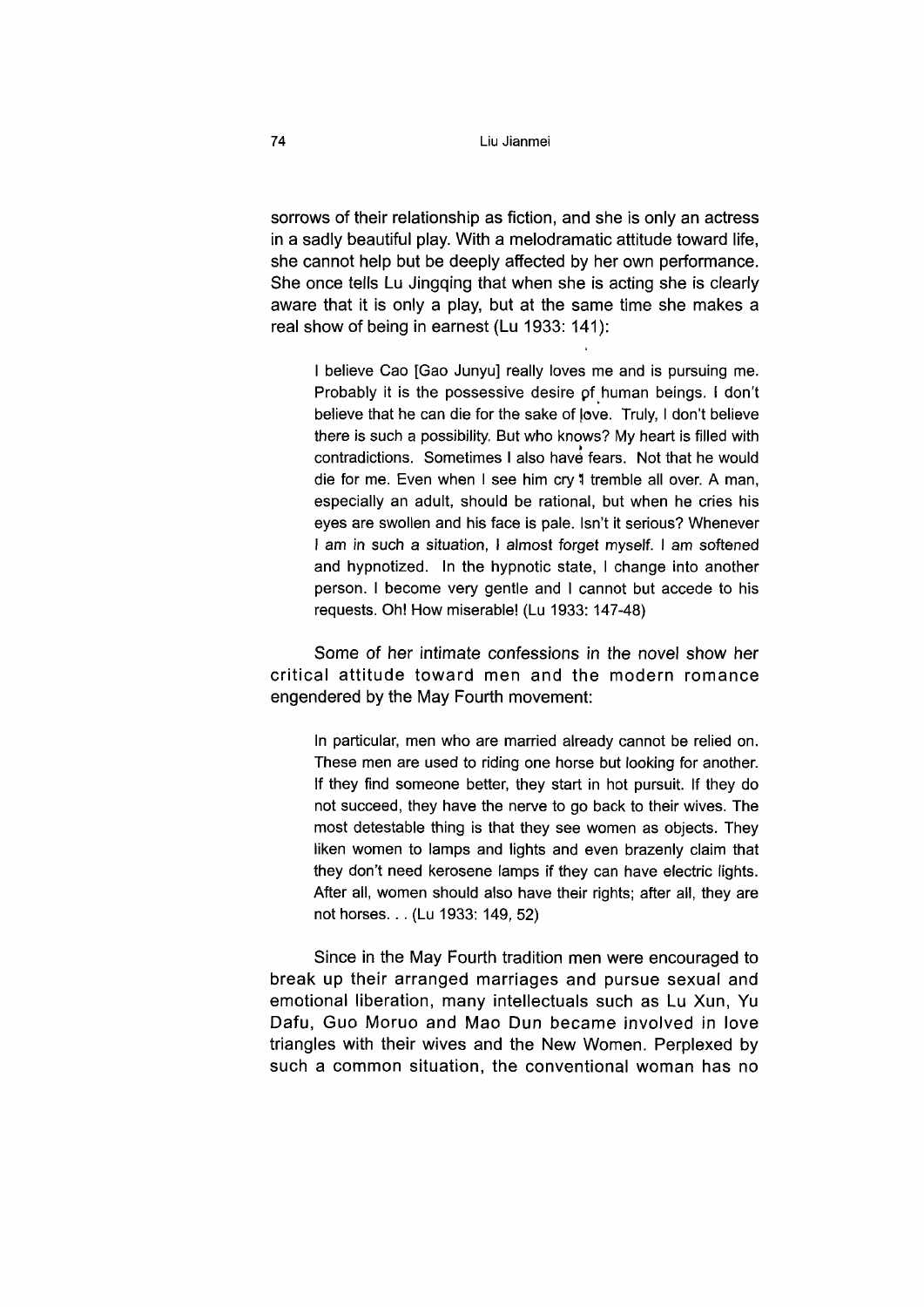choice but to sacrifice herself. Shi is deeply concerned about women's predicament. She also consciously challenges the role of New Women as defined by the new patriarchy.

Who would like to sacrifice everything merely because of marriage? . . . As a person, [Gao Junyu] is not bad. Although I do not want him to be my lifelong companion, I want him as "decoration" in my life.

But when you think of other people too much you will forget about yourself. Think of this: a girl is admired and chased after just because she is a girl. If she marries, she is nothing but a dying star, without light and heat. Who wants to pay any attention to her? Therefore I really don't want to get married.

In dealing with men, when we are happy, there is no harm in smiling and playing with them. When we are unhappy, we should break up with them. Who would like to imprison oneself in the jail of love? (Lu 1933:104-05, 160)

Shi Pingmei's secret inner thoughts reveal what is so different and disconcerting about her own (and Lu Yin's) understanding of New Women. Deeply suspicious of men's love and heterosexual marriage, Shi acts like a modern girl with power and flirts with men. She wants to maintain a dominant position, without sacrificing herself to men, love, marriage, or male-centered ideologies. Putting up with her own trauma, Shi Pingmei refuses to accept the pre-assigned position of the New Woman and decides to build love, marriage and utopian female relationships on the basis of an illusory "ice/snow-like friendship" *{bingxue youyi).* Her, self-denial, self-destructiveness and selfexile are perfectly'suited to such a kind of friendship, both aesthetically and psychologically. Regarding real life as a play or fiction, she displays self-destructive behavior and excessive sentiments in a dramatic performance through which she redefines New Women according to her specific feminist point of view. Denying her very "self," she successively twists masculinist logic concerning power relations. By withholding herself, Shi Pingmei can cross the lines drawn by social institutions such as marriage. Yet her definition of "ice/snow\_like friendship" is not simply a same-sex relationship; it encompasses an array of meanings associated with deviation from various norms, among which heterosexuality is figured.

冰雪友誼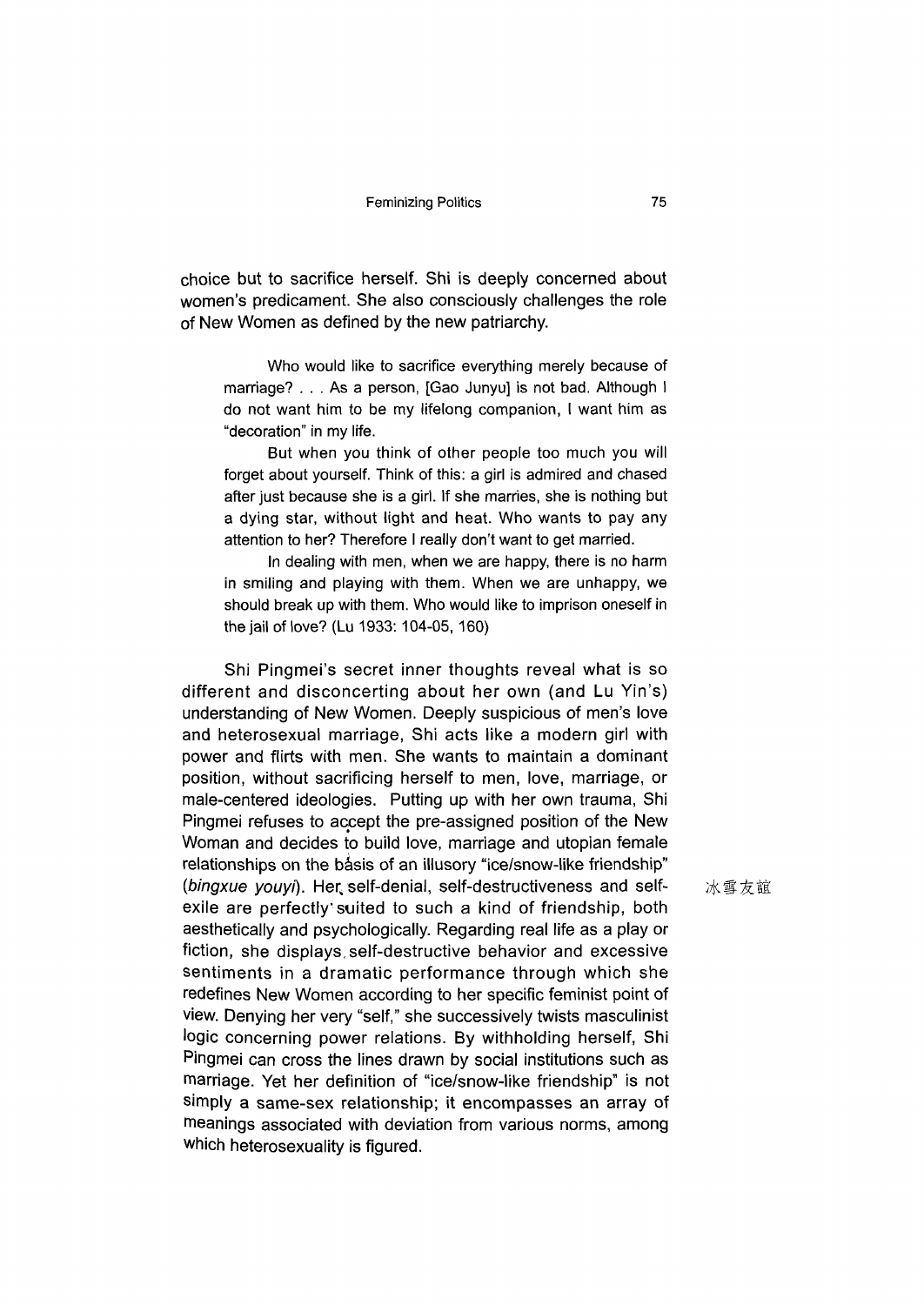#### 76 Liu Jianmei

Readers may wonder if the real Shi Pingmei, who was known as a devoted revolutionary writer, was as sentimental and self-destructive as the heroine of *Ivory Rings.* However, Shi Pingmei's diary, prose writings and letters prove that Lu Yin truly reveals the most "private" part of the woman whose public image was that of an active revolutionary. Shi had to live within a realm of masculine discourse and the repression of women's selfrepresentation. Like most of her female friends in real life, Shi was full of contradictions. She vacillated between reason and emotion, the traditional and the new, death and love, as well as between the assigned role of women and her own imaginary transcendence of this role. Her contradictory existence made her obsessed with death, which became a means of reforming the "self" in the most paradoxical way: she did not love the living Gao Junyu but fell deeply in love with him when he was dead. In one of her prose works entitled "Heartbroken and Tears Turn into Ice" (Changduan xinsui leicheng bing), Shi Pingmei gives a chilling description of her experience when she bade farewell to Gao Junyu's dead body:

His appearance hadn't changed a lot. It was only as sadly white as wax. His right eye was closed, but his left eye was still a little bit open. He was staring at me. I was praying silently as I touched his body, begging him to close his eyes in death. I knew he did not have other hopes in this world. I looked at his body carefully, at his sad, white lips and his lifeless, still opened left eye. Finally I looked at the ivory ring on his left forefinger. At that moment, I felt like Salome when she got John's head. I stood there solemnly all the while, and other people also stood behind me in silence. At that moment, the universe was extremely quiet, extremely beautiful, extremely sad, and extremely gloomy! (Shi 1983: 102)

In her own grotesque description, Shi Pingmei became a decadent woman addicted to the beauty of death and sickness, one who had the menacing power to seduce and kill them. Consciously identifying herself with the famous Western *femme fatale* Salome, she lived with a distorted sexual identity and a deep spirit of *ressentiment* (Nietzshe's term),<sup>10</sup> as well as a

腸斷心碎淚成冰

 $10$  As Nietzsche says, "Decadence is a loss of the will to live, which prompts an attitude of revengefulness against life and which manifests itself through *ressentimenf* (qtd. in Calinescu 1987: 181).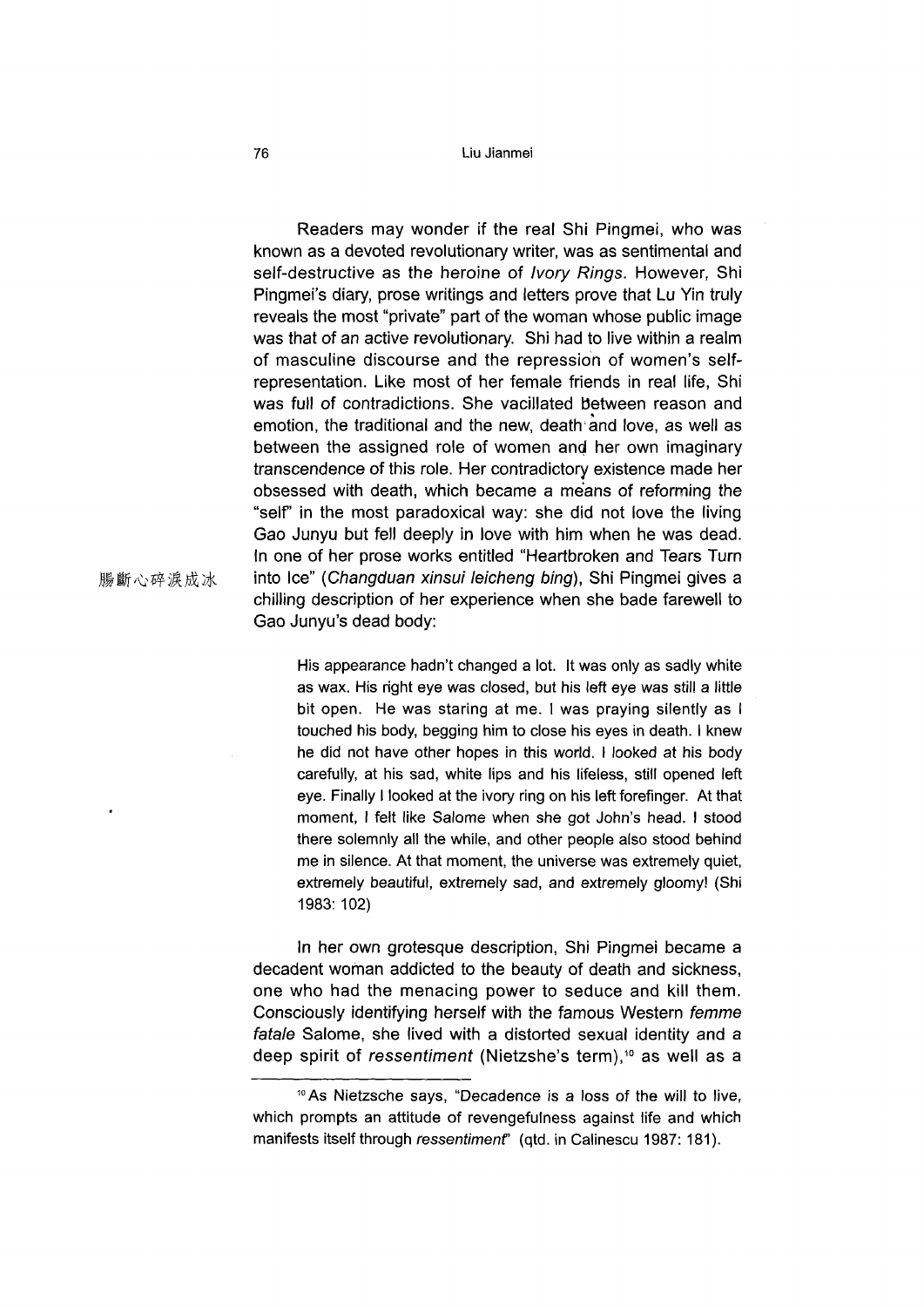hostility to life. This distanced her from the revolution, progress, and nationalism, so that she became alienated. When Gao Junyu was alive, she took part in the love game but refused to take any sexed position in it. Deep in her heart, as she confessed to her female friend in a private letter, she had the dangerous intent of toying with other people.<sup>11</sup> This playful attitude eventually led to Gao Junyu's death and made her permanently committed to death too. As she put it:

The reason that I continue to write *The Language of Waves* is to substantially build our grave and let people know that I am as hopeless as a walking corpse. . . . I love virgins, especially the corpses of virgins. I hope my love can be fulfilled. Before, I dared not say big words; I was afraid that I couldn't control my feelings. Ever since Tianxin [Gao Junyu] died, I have found out that I can reach my goal.<sup>12</sup>

Shi Pingmei's desire for decay and death separates her from the revolutionary/ decadent New Women, whose seductive bodies are used to convey progressive ideology. Shi Pingmei's obsession with all the symptoms of decadence and exhaustion reflects her strong belief in individuality. It also reflects the female dilemma of wanting to reject male regulation of female desire but finding no satisfying alternative within a maledominated society. Through death and decadence, Shi Pingmei represents her selfhood and shows how she overcomes gender discrimination. Based on a sentimental style of writing, Shi Pingmei and Lu Yin's subversion of male desires and identities is translated into cultural practices in which their voices are sharp and real, sad but loud, and extremely difficult for men to accept.

Writing for themselves and each other, Lu Yin and Shi Pingmei create a specifically feminine locus of subversion of paternal law. They ceaselessly question the validity of the "real,"

<sup>11</sup> In Shi Pingmei's letter to her female friend Yuan Junshan. See Yang (1985: 108-15).

<sup>12</sup> In one of her letters to Yuan Junshan, Shi Pingmei adds: "If I were to die and you wanted to write some articles to analyze my life, this letter would provide perfect evidence."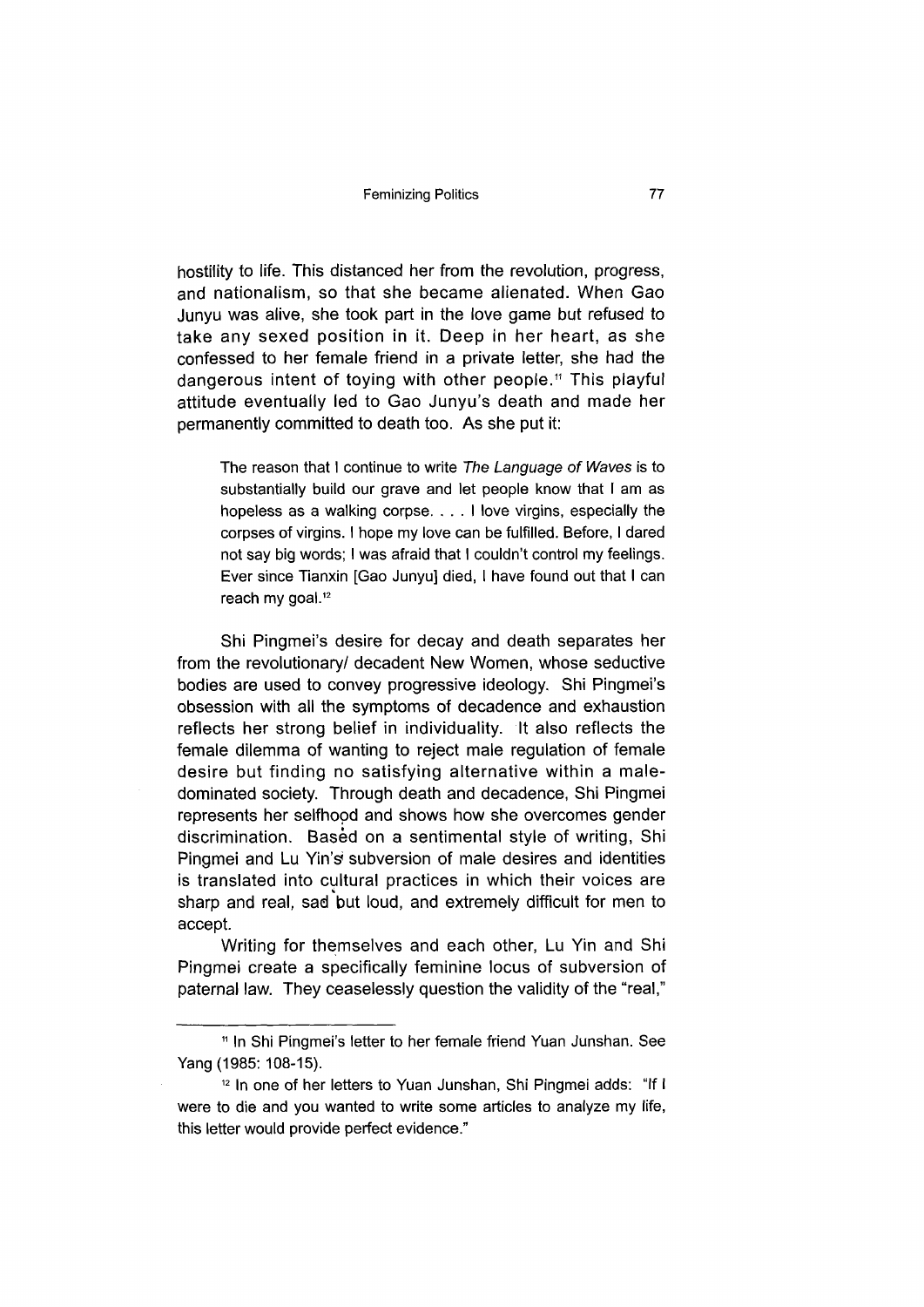"authentic" New Women as defined in politics and by the revolution. Their writings endeavor to understand feminine discourse on the model of a performative theory of names, providing for a rearticulation of the masculine definition of "New Women." In a conflation of the symbolic with the real, which is supplied by first-hand accounts, Shi Pingmei and Gao Junyu's story gives another twist to the "revolution plus love" formula. In a radical departure from ideas of progress, Lu Yin argues on behalf of Shi Pingmei; her argument is justified and consolidated through the construction of a narrative with its own language, which effectively masks its immersion in power relations.

\*

The writings of Bai Wei and Lu Yin are engaged with a historical transformation of the relationship between gender and politics, growing out of what is implicit in revolutionary ideology itself-the imaginative force of women's gendered subjectivity. Through these two writers' use of the "revolution plus love" formula, we can see women writers consciously and constantly negotiating with their social position, one that is fixed and consolidated by repressive social laws in the name of progress and revolution. Their different performative enactments of the "revolution plus love" formula show that feminist identities are not simple replications of masculinist identity, nor something shared by other subordinated groups. Rather, feminist identities are fluid; they are a site for the displacement of sexual power relations.

### REFERENCES

- BAI Shurong 白舒榮, and HE You 何由. 1983. Bai Wei pingzhuan 白薇評傳 [A biography of Bai Wei]. Changsha: Hunan wenyi chuban she.
- BAI Wei 白薇. 1929. Zhadan yu zhengniao 炸彈與征鳥 [A bomb and a bird on an expedition]. Shanghai: Beixin shuju.
- —. 1936. *Beiju shengya* 悲劇生涯 [Tragic life]. Shanghai: Shenghuo shudian.
- -. 1985. *Bai Wei zuoping ji 白*薇作品集 [A collection of Bai Wei's works] Ed. Zeng Guowei 曾果偉. Changsha: Hunan renmin chubanshe.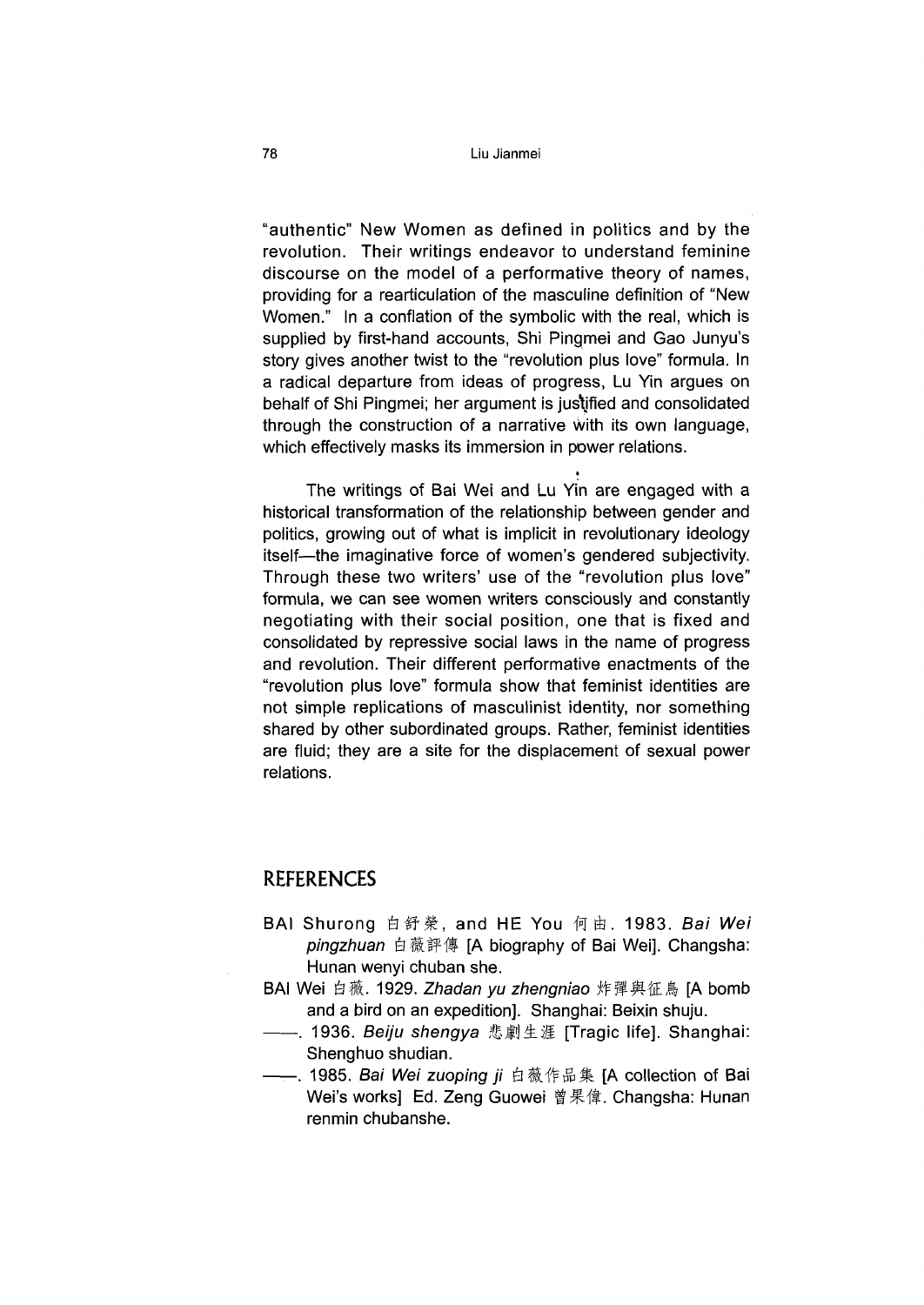- BUTLER, Judith. 1990. *Gender Trouble: Feminism and Subversion of Identity.* New York and London: Routledge.
- **-**---. 1993. *Bodies That Matter: On the Discussion Limits of* "Sex." New York and London: Routledge.
- CALINESCU, Matei. 1987. *Five Faces of Modernity.* Durham: Duke University Press.
- CHAN, Ching-kiu Stephen. 1988. "The Language of Despair: Ideological Representations of the 'New Women' by May Fourth Intellectuals." Modern Chinese Literature 4.1-2: 19-28.
- CHOW, Rey. 1991. *Women and Chinese Modernity: The Politics of Reading between West and East.* Minneapolis: University of Minnesota Press.
- -. 1988. "Virtuous Transactions: A Reading of Three Short Stories by Ling Shuhaa." *Modern Chinese Literature* 4.1- 2:71-86.
- DOOLING,Amy D. 1998. "Feminism and Narrative Strategies in Early Twentieth-Century Chinese Women's Writing." Ph.D dissertation. Columbia University.
- FOUCAULT, Michel. 1978. *The History of Sexuality.* Vol.1. Trans. Robert Hurley. New York: Vintage Books.
- GROSZ, Elizabeth. 1994. *Volatile Bodies: Toward a Corporeal Feminism.* Bloomington: Indiana University Press.
- HSIA, T.A. 1968. *The Gate of Darkness: Studies in the Leftist Literary Movement in China.* Seattle: University of Washington Press.
- IRIGARAY, Luce. 1997. *This Sex Which Is Not One.* Trans. Catherine Porter, with Carolyn Burke. Ithaca: Cornell **University Press.**
- LEE, Ou-fan Leo. 1973. The Romantic Generation of Modern *Chinese Writers.* Cambridge: Harvard University Press.
- UN, Sylvia Li-chun. 1998. "Unwelcome Heroines: Mao Dun and Yu Dafu's Creations of a New Chinese Woman." *Journal of Modern Literature in Chinese* 1.2 (January): 71-94.
- LIU, Jianmei. 1998. "Engaging with Revolution and Love." Ph.D. dissertation. Columbia University.
- LIU, Lydia H. 1993. *Translingual Practice: Literature, National Culture, and Translated Modernity in China, 1900-1937.* Durham: Duke University Press.
- LU Yin. 1933. Xiangya jiezhi 象牙戒指 [Ivory rings]. Beijing: Shengjing shudian.